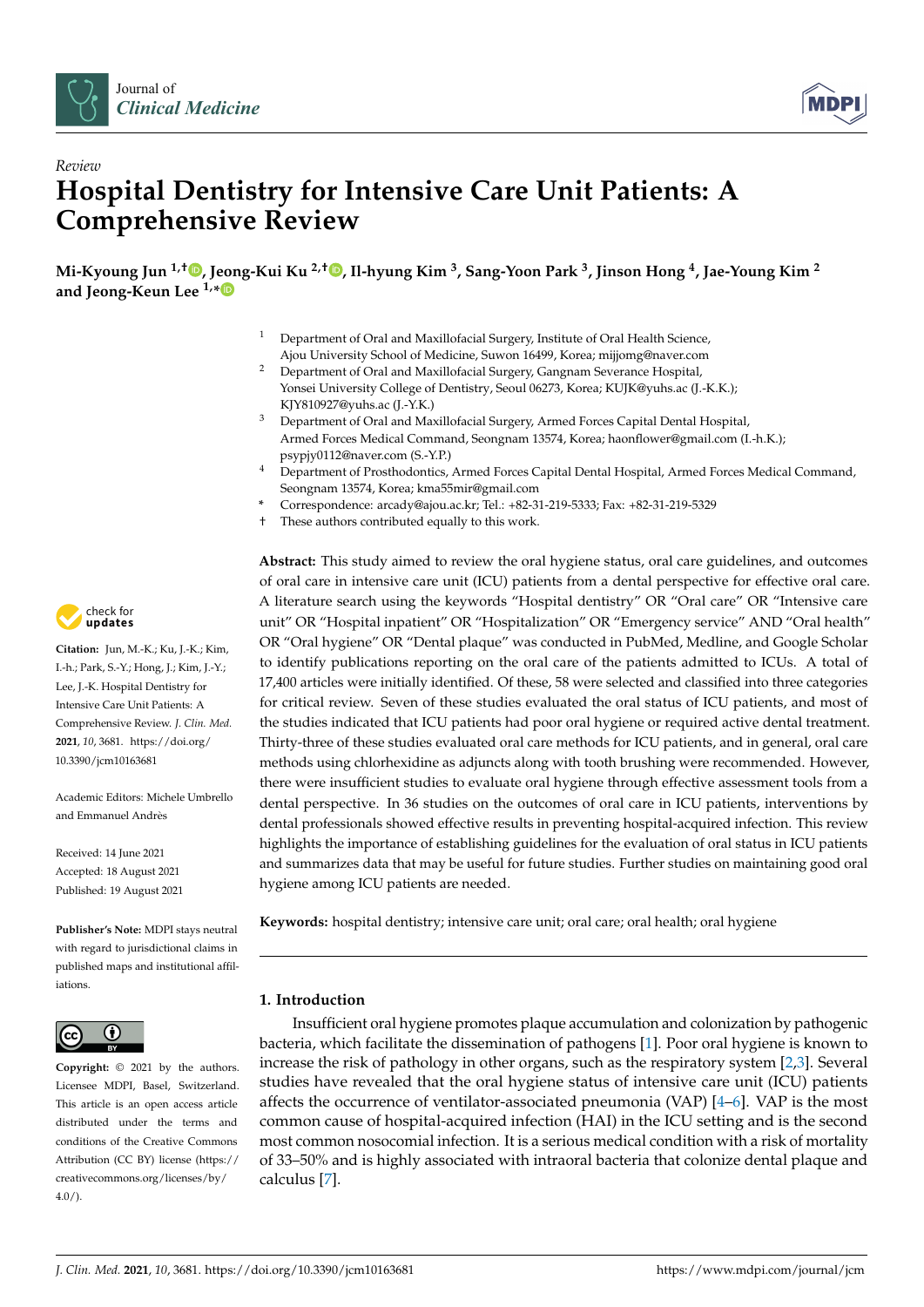In 2018, de Carvalho Baptista et al. showed that the presence of microorganisms in the oral cavity, including *Enterococcus faecalis*, *Fusobacterium periodonticum*, *Gemella morbillorum*, *Neisseria mucosa*, *Propionibacterium acnes*, *Prevotella melaninogenica*, *Streptococcus oralis*, *Streptococcus sanguinis*, *Treponema denticola*, *Treponema socransckii*, and *Veillonella parvula*, were related to the increased amounts of bacteria obtained from the respiratory tracts of patients with long-term use of mechanical ventilation, and intubation could act as a pathway for migration of the oral flora to the lungs, contributing to the occurrence of VAP [\[8,](#page-9-4)[9\]](#page-9-5). Several studies have revealed that active oral care interventions improve oral hygiene status and may reduce the risk of VAP [\[6\]](#page-9-2). In addition, a systematic review and meta-analysis demonstrated that the risk of non-VAP (community-acquired pneumonia— CAP, healthcare-associated pneumonia—HCAP, and hospital-acquired pneumonia—HAP) could be reduced by professional dental treatment [\[10\]](#page-9-6). Therefore, comprehensive oral care is essential for HAI prevention. The most common method for oral care in ICU patients is the removal of the bacteria-rich oropharyngeal secretions for preventing an aspiration into the lungs. Various oral care methods, such as mouthwash using chlorhexidine (CHX) of a 0.12–2% concentration or 10% povidone-iodine, manual or electric toothbrushing, and mechanical cleaning, are used [\[11\]](#page-9-7). However, the gold standard of oral care for ICU patients has not been established yet.

ICU patients usually suffer from dry mouth and oral lesions because of their medications, mastication disorders, swallowing discomfort, and difficulty in managing oral hygiene on their own. However, in previous survey studies targeting ICU nurses, 53–58% of ICU nurses answered that patients had difficulties performing oral hygiene management due to not receiving proper training, or materials and instruments not being available, and most of them responded that their oral care was neglected compared to care of other parts of the body [\[12–](#page-9-8)[15\]](#page-9-9). According to Araujo et al., in a survey of ICU nurses, 86% of ICU nurses felt that patients needed dental treatment and 98% stated that there should be a dental team in the ICU for the oral management of patients. The nursing team suggested that oral hygiene management in the ICU is insufficient and inappropriate [\[16\]](#page-9-10).

In 2016, Amaral et al. reported that 58.7% of ICU patients had one or more needs for invasive dental treatment including periodontal treatment, restorative treatment, surgical treatment, and endodontic treatment [\[17\]](#page-9-11). Another study in 2018 showed that 82.5% of ICU patients in the study required invasive treatment, and 34% required active dental treatment (incision and drainage, toothache) Furthermore, more than 62.2% of patients had periodontal disease, to the extent that oral complications occurred during hospitalization [\[18\]](#page-9-12).

Currently, most of the evaluation criteria for the oral condition of ICU patients traditionally follow the Oral Assessment Guide proposed by Eilers [\[19\]](#page-9-13). This guideline was based on the subjective observations by nurses, but excluded the evaluation of periodontal diseases and dental caries, the most common oral bacterial diseases. Therefore, it is necessary to validate the Oral Assessment Guide and oral care methods used according to this guideline from the perspective of dentistry.

The aim of this review is to summarize the oral health status, oral management guidelines, and effects of oral care in ICU patients through the assessment of relevant literature published in the last decade.

## **2. Methods**

An electronic search was performed in Google Scholar, Medline, and PubMed for relevant articles published between March 2011 and March 2021. The search was performed for the following keywords: "Hospital dentistry" OR "Oral care" OR "Intensive care unit" OR "Hospital inpatient" OR "Hospitalization" OR "Emergency service" AND "Oral health" OR "Oral hygiene" OR "Dental plaque." When conducting the search, theses, textbooks, and case reports that were not written in English were excluded.

Three researchers (J.-K.K., I.-h.K. and S.-Y.P.) independently selected the studies based on the following eligibility criteria: type of intervention, type of patients, and type of study. In the first step, titles and abstracts were read for screening of articles. The full text of the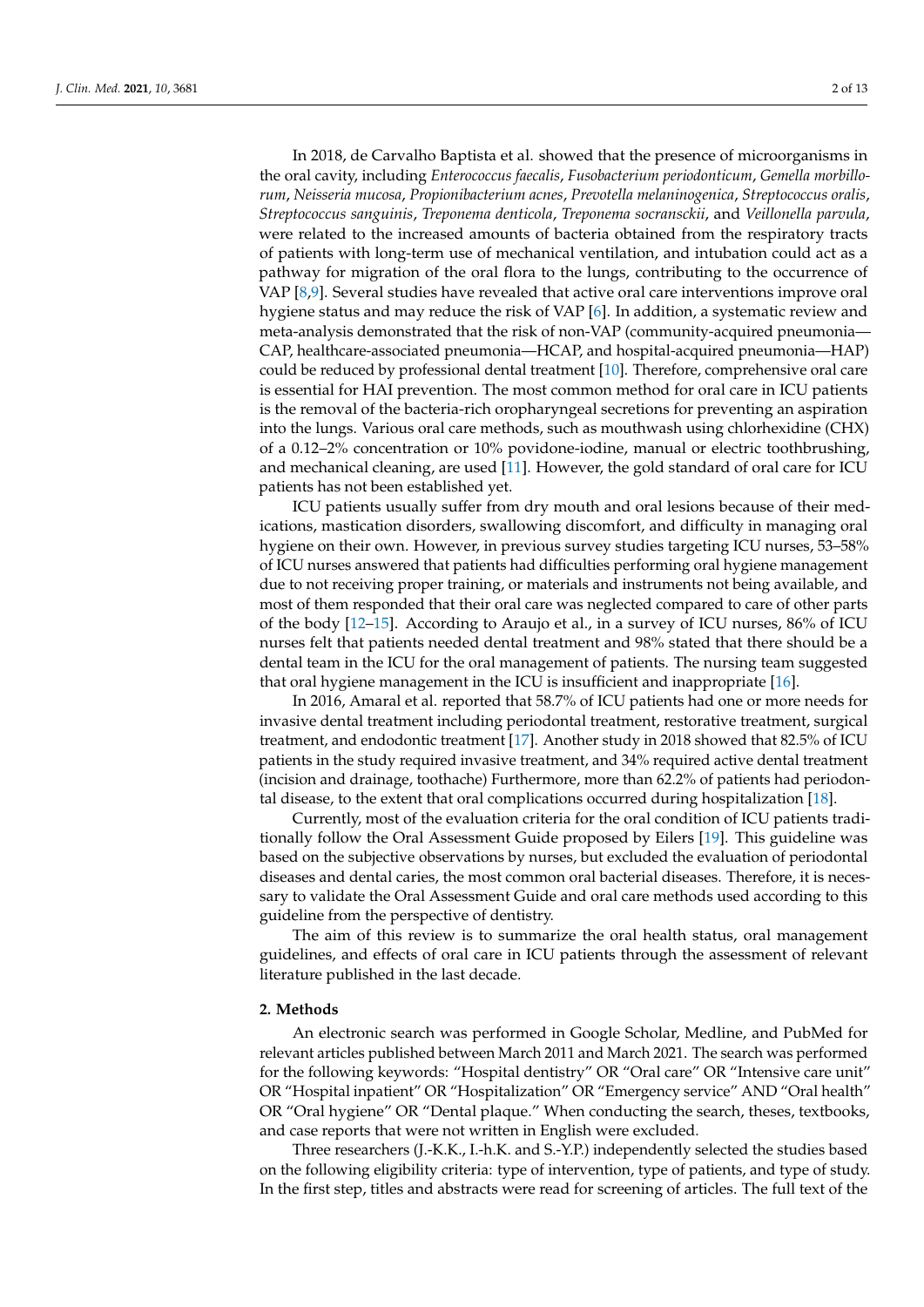selected articles was then analyzed to determine the hospital dentistry's eligibility for the ICU. Any difference of opinions was resolved through discussion with other researchers  $(M.-K.J.$  and J.-K.L.).

Finally, the selected papers were classified into the following three types: (1) the oral status of ICU patients, (2) the comparison of oral management methods, and (3) the outcomes of oral management (Figure [1\)](#page-2-0).

<span id="page-2-0"></span>

**Figure 1.** Search strategy. **Figure 1.** Search strategy.

# **3. Results 3. Results**

# *3.1. Assessment of Oral Status in Intensive Care Unit Patients 3.1. Assessment of Oral Status in Intensive Care Unit Patients*

A total of seven papers described the oral conditions before intervention in ICU pa-A total of seven papers described the oral conditions before intervention in ICU patients [\[5](#page-9-14)[,20](#page-9-15)–24]. Of these, four evaluated oral conditions from a dental perspecti[ve](#page-9-14) [\[5](#page-9-15),20– tients [5,20[–24\]](#page-9-16). Of these, four evaluated oral conditions from a dental perspective [5,20[–22\]](#page-9-17) 22] (T[ab](#page-3-0)le 1), and the rest involved evaluation using the Oral Assessment Guide proposed (Table 1), and the rest involved evaluation using the Oral Assessment Guide proposed by Beck in 1979 and Eilers in 1988, or the modified Oral Assessment Guide proposed by by Beck in 1979 and Eilers in 1988, or the modified Oral Assessment Guide proposed by Barnason et al. in 1998 [19,25,26].

systematic literature review and meta-analysis based on papers published between 1950 **Articles Index Index Index International controlled** *Index Index Index Index Index Propose and carios incidence. Three papers reported that the plaque index* reported that the gingival inflammation index was significantly increased [\[28,](#page-9-21)[29\]](#page-9-22). increased from 23% at hospitalization to 93% after 10 days of hospitalization [\[27\]](#page-9-20), and two In 2011, Terezakis et al. investigated the oral health of hospitalized patients through a and 2010 [\[20\]](#page-9-15). Through a review of five randomized controlled trials (RCTs), they analyzed periodontal disease, and caries incidence. Three papers reported that the plaque index

In an RCT to determine the effect of CHX on reducing the risk of VAP in ICU patients in 2012, residual teeth, plaque index, probing depth, and bleeding on probing (BOP) were<br>assessed by nurses. In the study, patients lest an average of 14.2 teeth in the ICU [21] assessed by nurses. In the study, patients lost an average of 14.3 teeth in the ICU [\[21\]](#page-9-23). Another study in ICU patients reported a plaque index of 85.6% and an average periodontal pocket depth of 3.8 mm, which is more than the diagnostic criterion for gingivitis (3 mm), and 48.6% of the patients had BOP, which required active periodontal treatment [\[34\]](#page-10-0).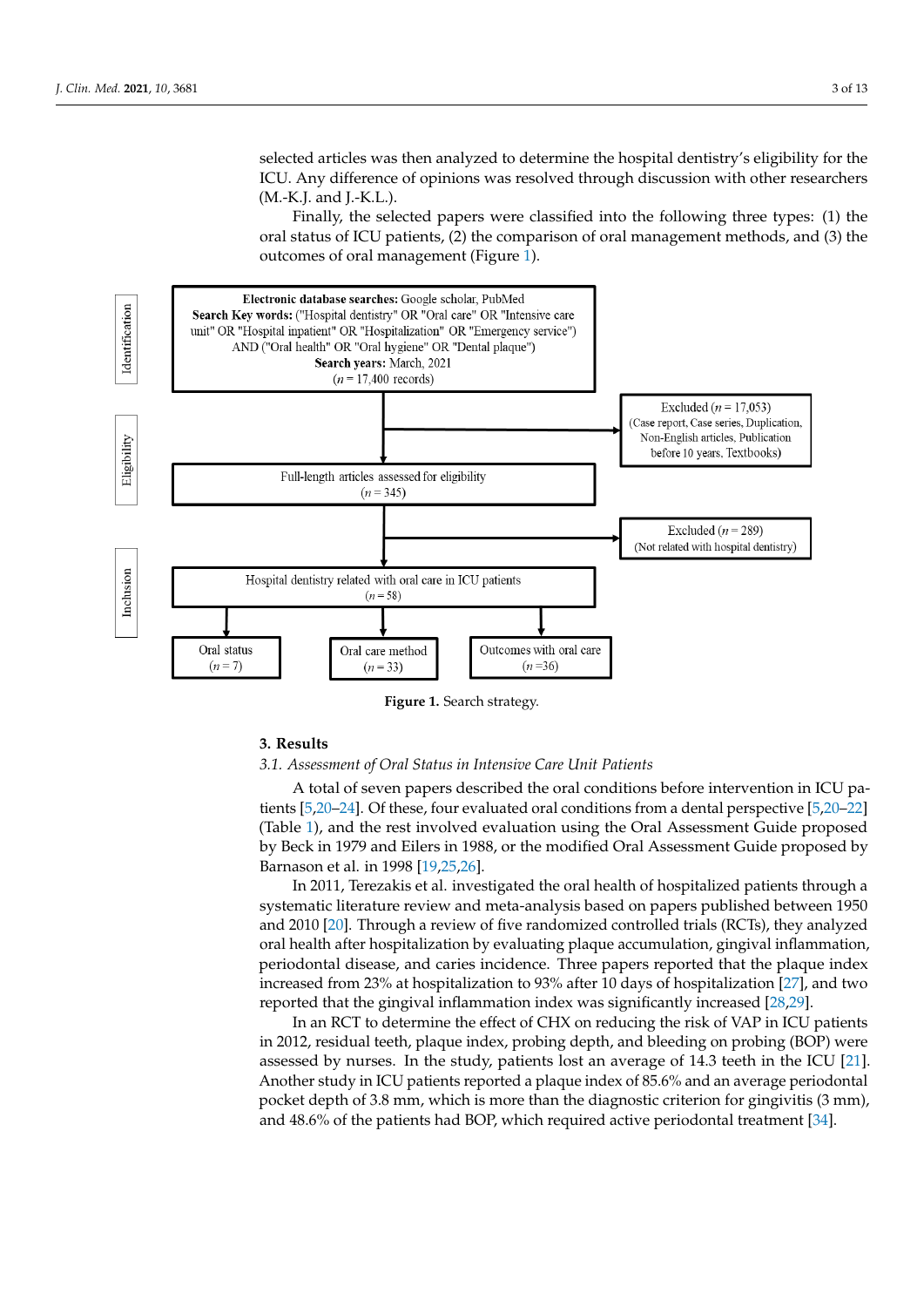<span id="page-3-0"></span>

| Articles/Types |          | Subject<br>Information                       | Index                                                           | <b>Average Results</b>                                     |  |
|----------------|----------|----------------------------------------------|-----------------------------------------------------------------|------------------------------------------------------------|--|
| [20]/Review    | $[27]$   |                                              | Plaque index                                                    | At ICU stay day 0: 23%<br>After 10 days: 93%               |  |
|                | [28, 29] |                                              | Gingivitis                                                      | Significantly increased                                    |  |
|                |          | Before intervention<br>$(n = 66)$            | No. of teeth lost                                               | $14.3 \pm 8.3$                                             |  |
| [21]/Original  |          |                                              | Probing depth<br>Plaque index<br>Bleeding on probing            | $3.8 \pm 1.0$ mm<br>$85.6 \pm 20.5\%$<br>$48.6 \pm 29.7\%$ |  |
|                | $[30]$   | Patients from England<br>$(n=150)$           | Need for dental operative intervention                          | 75%                                                        |  |
| [22]/Review    |          |                                              | Denture-related candidiasis<br>Dental examination within 1 year | 38%<br>15%                                                 |  |
|                | $[31]$   | Patients from Israel<br>$(n = 225)$          | Needs of direct dental treatment                                | 65%                                                        |  |
|                |          |                                              | Pseudomembranous candidiasis                                    | 56%                                                        |  |
|                | $[32]$   | Patients from New Zealand<br>$(n = 200)$     | Need for periodontal intervention                               | 90%                                                        |  |
|                |          |                                              | Need for fillings or extractions<br>Carious teeth               | 71%<br>1.9                                                 |  |
|                | $[33]$   | Patients from Australia<br>$(n = 575)$       | Unhealthy oral condition                                        | 76%                                                        |  |
|                |          |                                              | Poor oral hygiene                                               | 38%                                                        |  |
|                |          | Hospitalization within 7 days<br>$(n = 254)$ | Gingivitis                                                      | 54.8%                                                      |  |
| [5]/Original   |          |                                              | Complete edentulism                                             | 38.2%                                                      |  |
|                |          |                                              | Periodontitis                                                   | 29.5%                                                      |  |
|                |          |                                              | Dental caries                                                   | 29.1%                                                      |  |
|                |          |                                              | Tooth fracture (residual roots)                                 | 17.0%                                                      |  |
|                |          |                                              | Mucositis                                                       | 6.3%                                                       |  |
|                |          |                                              | Oral candidiasis                                                | 1.6%                                                       |  |
|                |          |                                              | Odontogenic abscess                                             | 0.8%                                                       |  |

| Table 1. Summary of ICU patients' oral status based on hospital dentistry. |  |  |  |  |  |  |
|----------------------------------------------------------------------------|--|--|--|--|--|--|
|----------------------------------------------------------------------------|--|--|--|--|--|--|

In 2017, Steel reviewed the studies published from 2000 to June 2017 on the oral condition of patients admitted to hospital ICUs [\[22\]](#page-9-17). In a study of 150 acute care patients (ages 58–94 years) in the UK, 75% of patients with natural dentition required dental operative intervention, 38% of patients wearing dentures had denture-related candidiasis, and 85% of patients had never visited a dental clinic for more than a year [\[30\]](#page-9-24). In a study conducted in Israel in 225 patients over 65 years of age, 65% needed direct dental treatment and 56% had pseudomembranous candidiasis [\[31\]](#page-10-1). In a study of 200 patients in New Zealand, 90% were in need of periodontal treatment, such as scaling, and 71% needed extraction or caries treatment and had an average of 1.9 carious teeth [\[32\]](#page-10-2). In a study of 575 patients within one week of hospitalization in Australia, 76% of the patients answered that their oral condition was unhealthy, and 38% indicated that they had poor oral hygiene. In addition, it was reported that the worse the oral condition, the more it was associated with dementia or moderate renal impairment [\[33\]](#page-10-3).

In a 2018 RCT, Bellissimo-Rodrigues et al. reported that most respiratory tract infections were prevented by dentists providing active oral care (tooth brushing, tongue cleaning, scaling, root planning, caries restoration, and extraction) to ICU patients [\[5\]](#page-9-14). In addition, 254 patients admitted to the ICU were evaluated for oral health, and the following oral diseases were reported with high frequency: gingivitis (54.8%), completely edentulous state (38.2%), periodontitis (29.5%), dental caries (29.1%), tooth fractures re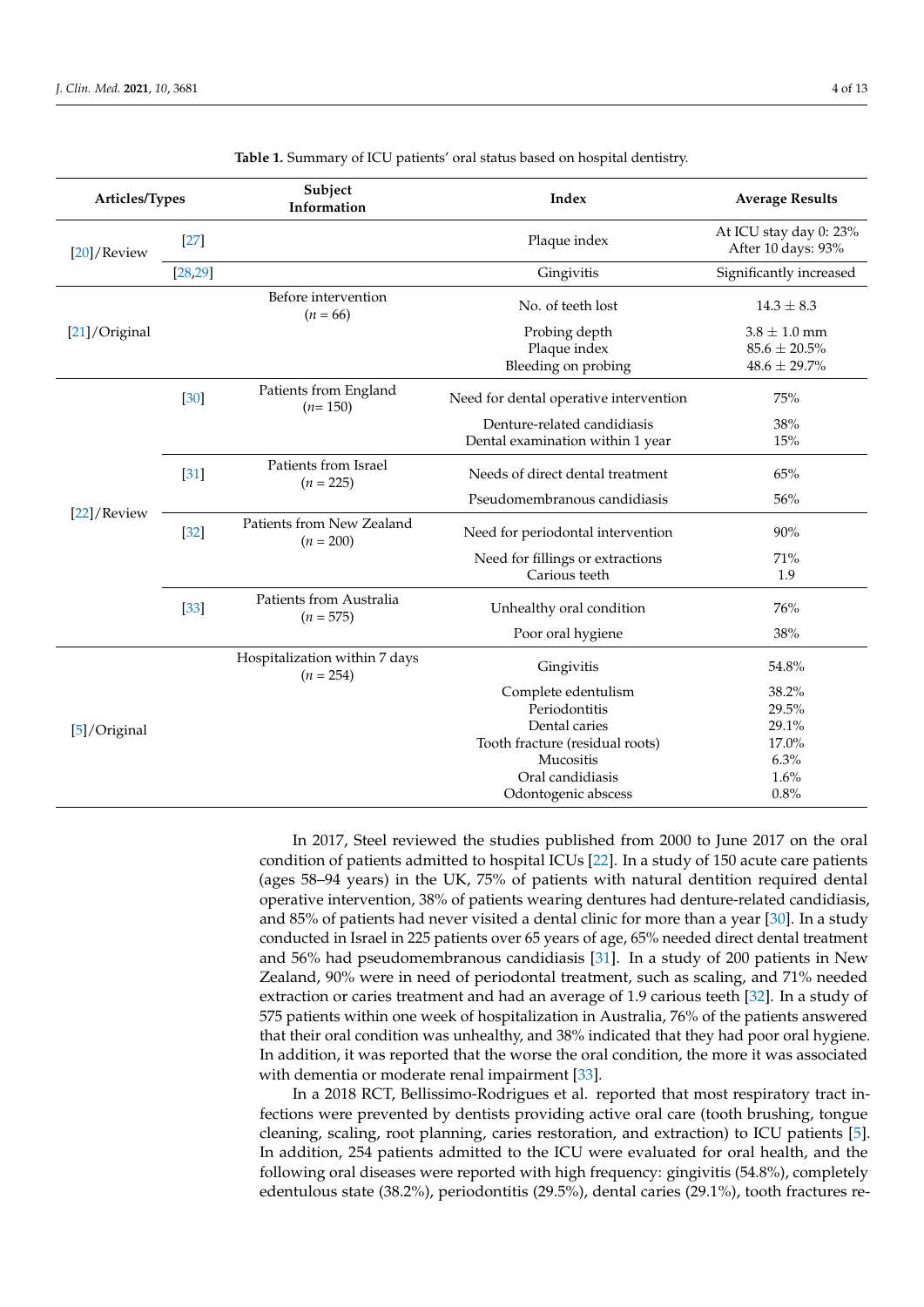quiring extraction (residual roots, 17.0%), mucositis (6.3%), oral candidiasis (1.6%), and dental abscess (0.8%). All of these diseases, except for completely edentulous state, were infectious and inflammatory conditions that could not be resolved without active dental treatment. Therefore, compared to the oral care performed by nurses using CHX, active treatment by dentists prevented more respiratory-related infections in ICU patients; therefore, active involvement of dentists is not only logically valid, but also has important clinical implications.

The modified Oral Assessment Guide was mainly used as an oral assessment tool by nurses. This guideline uses subjective observations to evaluate six areas, including the lips, mucosa, tongue, gingiva, and saliva, on a 3-point scale. The total score ranges from 6 to 18 points, with lower scores indicating better oral condition [\[26\]](#page-9-19). However, it is unclear how these guidelines correlate with general oral conditions, such as plaque or calculus, the depth of the periodontal pocket, BOP, and the number of remaining teeth. In a 2014 study comparing the effects of oral administration of 5% sodium bicarbonate, 0.2% CXH, and normal saline [\[24\]](#page-9-16), the average Oral Health Assessment scores before and 4 days after intervention were 7.68 and 9.80, respectively. It was noted that all scores were between 6 and 10 points, which implied "Mild dysfunction" [\[19\]](#page-9-13). Subsequently, the same authors noted that there was no difference between the three types of oral function [\[24\]](#page-9-16). However, it was not possible to define what condition the "Mild dysfunction" state indicated in this study from a dental perspective. Therefore, there was insufficient evidence to discuss the effect of oral care from a dental perspective according to the types of oral functions as claimed.

In a 2016 RCT of ICU patients in Korea, pre-intervention conditions were analyzed using the modified Oral Assessment Guide. On average, they showed very poor oral hygiene scores for the lip (2.8), mucosa (2.5), gingiva (2.3), and saliva (2.8) [\[23\]](#page-9-25). The authors noted that, during oral care interventions, care should be taken to avoid gingival bleeding. Considering that gingival bleeding during hospital stay is BOP, which is a diagnostic indicator for gingivitis [\[34\]](#page-10-0), patients with poor oral hygiene were likely to need active dental treatment for gingivitis or periodontitis because the bleeding simply cannot be resolved by brushing or applying CHX. In addition, a 0.1% CHX swab was applied with mechanical protocols, suggesting improved salivary acidity, oral moisture on mucosa, and modified Oral Assessment Guide scores, but no data were available for discussion from a dental perspective.

#### *3.2. Oral Hygiene Management Methods for Patients in ICUs*

The Center for Disease Control and Prevention recommends oral hygiene management as a method for preventing VAP [\[35\]](#page-10-4). In ICU patients on mechanical ventilation, especially those with poor oral hygiene, risk of VAP is facilitated by the accumulation of plaque. Some previous studies reported that the hospital ICU mortality rate associated with VAP was no different between the application of CHX and a toothbrush [\[36](#page-10-5)[,37\]](#page-10-6). However, a recent review article on RCTs from 2008 to 2018 reported that VAP prevention and oral management of patients are closely related and are important factors in reducing the mortality rate of ICU patients [\[11\]](#page-9-7). In addition, to lower the incidence of VAP, proper oral care should be considered as a part of the medical treatment plan when patients are admitted to an ICU, and the need for oral care treatment protocols was suggested [\[11\]](#page-9-7). Many researchers have analyzed the effect of oral hygiene management by comparing various types of oral care products and oral care methods [\[38,](#page-10-7)[39\]](#page-10-8). To accurately analyze this effect, an effective indicator that can objectively evaluate oral conditions is important. However, studies using the modified Oral Assessment Guide have shown that there are no differences in oral hygiene findings with different oral care methods [\[23](#page-9-25)[,24](#page-9-16)[,40\]](#page-10-9). In contrast, studies in which dental evaluation, such as plaque score, or objective evaluation, such as bacterial identification, were conducted have shown clear differences in results between various oral care methods, allowing for comparisons of the effects of oral care methods [\[41](#page-10-10)[–49\]](#page-10-11).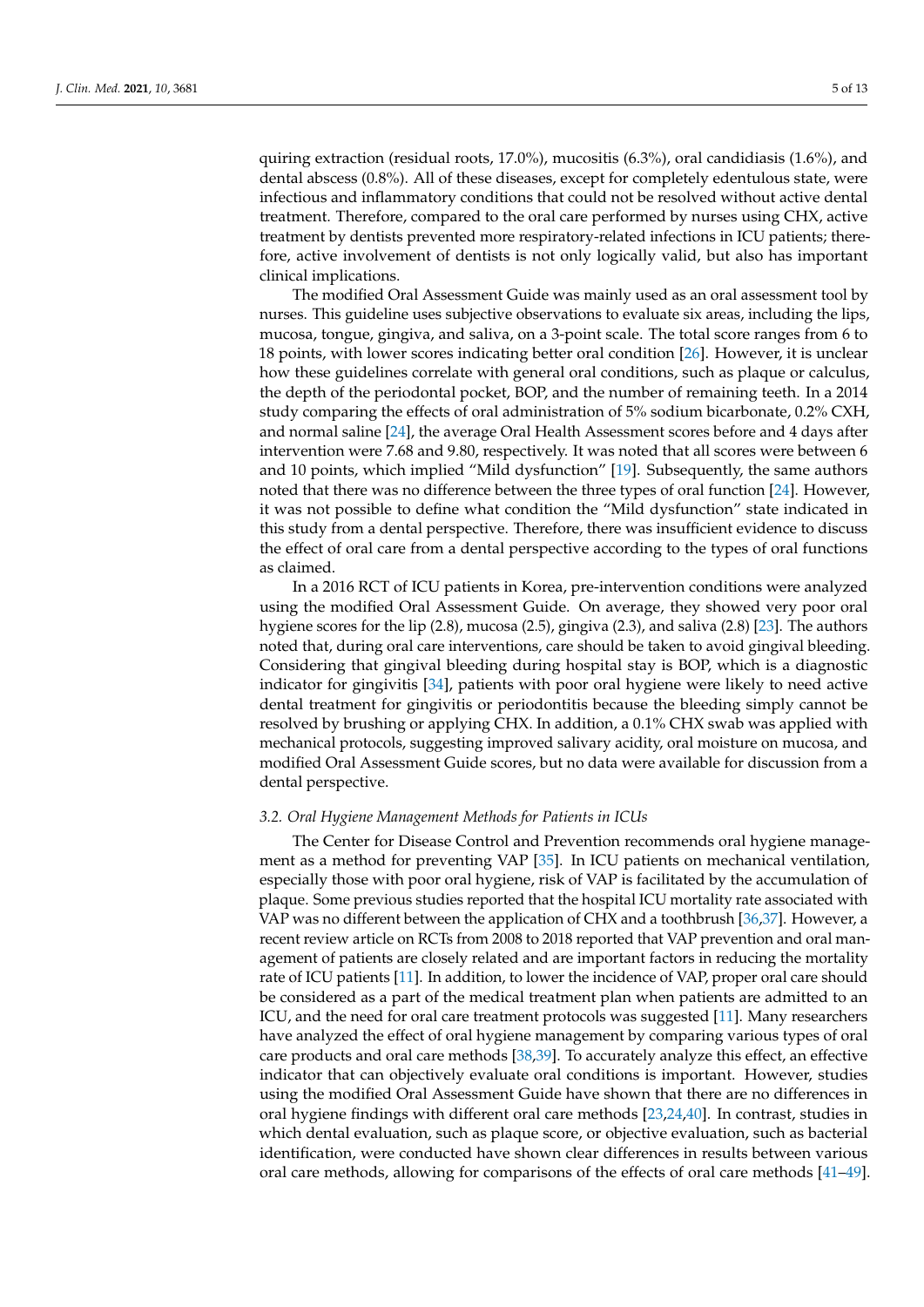Therefore, studies must be conducted using objective evaluation indicators to identify the most effective oral management method.

In 2014, Par et al. conducted a review of the literature, listed the most commonly performed oral care methods in ICUs, and showed the advantages and disadvantages of each method (Table [2\)](#page-5-0) [\[50\]](#page-10-12). However, there is no evidence to provide a standard guideline on the most efficient method, and although there are several evidence-based protocols, oral care guidelines are still inconsistent and vary significantly across institutions.

<span id="page-5-0"></span>**Table 2.** Advantages and disadvantages of various oral care methods.

| <b>Not Recommended</b>    |                                                                                |  |  |  |  |
|---------------------------|--------------------------------------------------------------------------------|--|--|--|--|
| Hydrogen peroxide         | Irritable, unpleasant taste, and genotoxic                                     |  |  |  |  |
| Sodium bicarbonate        | Irritation and chemical burns caused by high pH                                |  |  |  |  |
|                           | Changes in the microflora in the oral cavity,                                  |  |  |  |  |
| Topical antibiotics       | unable act against all bacteria that can cause VAP, and risk of                |  |  |  |  |
|                           | developing resistance                                                          |  |  |  |  |
| Citric acid and glycerin  | Can temporarily relieve dry mouth but cause hard tissue                        |  |  |  |  |
|                           | demineralization because of low pH                                             |  |  |  |  |
| Povidone-iodine           | Not effective in reducing plaque and toxic                                     |  |  |  |  |
| Recommended               |                                                                                |  |  |  |  |
| Chlorhexidine             | Effective in VAP prevention and plaque control at 0.12–0.2%                    |  |  |  |  |
|                           | concentration                                                                  |  |  |  |  |
| Artificial saliva         | Beneficial for moisturizing mucosa and maintaining physiological<br>oral flora |  |  |  |  |
| Vaseline                  | Beneficial for moisturizing mucosa and maintaining physiological               |  |  |  |  |
|                           | oral flora                                                                     |  |  |  |  |
|                           | The most basic and efficient method,                                           |  |  |  |  |
| Mechanical plaque control | a toothbrush is better than a cotton swab, and tooth brushing                  |  |  |  |  |
|                           | with toothpaste is more effective                                              |  |  |  |  |

VAP, ventilator-associated pneumonia.

In general, hydrogen peroxide is irritable, has an unpleasant taste, and is genotoxic. Sodium carbonate is not recommended for use because it can cause irritation and chemical burns owing to its high pH. Tap water can be contaminated in hospitals; therefore, the use of sterile water is recommended. Topical antibiotics are not recommended because they do not have antibacterial effects against all bacteria, resulting in changes in the oral flora, and there is a risk of developing resistance. Citric acid and glycerin may temporarily relieve dry mouth, but they are not recommended because their low pH can cause hard tissue demineralization. Povidone-iodine is not effective in reducing plaque and is not recommended because it is toxic. In contrast, CHX is effective for VAP prevention and has plaque control effects at concentrations between 0.12% and 0.2%. Artificial saliva and Vaseline are recommended because they aid in moisturizing the mucosa and maintaining the physiological oral flora.

In conclusion, extensive mechanical plaque control is the most basic and efficient method for maintaining oral hygiene. It is better to use a toothbrush rather than a cotton swab for teeth, and the use of toothpaste is effective [\[50\]](#page-10-12). Several previous studies have suggested that brushing with a manual toothbrush and rinsing with CHX are the most commonly recommended measures for oral care in ICU patients [\[50,](#page-10-12)[51\]](#page-10-13). However, it is often reported that uniform oral hygiene management guidelines are not implemented, even in the same institution. Goss et al. pointed out that patients on mechanical ventilation had a higher average frequency of receiving oral care than did those with spontaneous respiration, but the difference in frequency of performance was 1 to 8 h, indicating the absence of standardized oral care guidelines [\[52\]](#page-10-14). Efforts are being made to reduce the occurrence of VAP by providing nurses with continuous oral hygiene management education, such as on oral hygiene simulation. However, well-established theories and guidelines have not yet been prepared [\[3](#page-9-0)[,40\]](#page-10-9).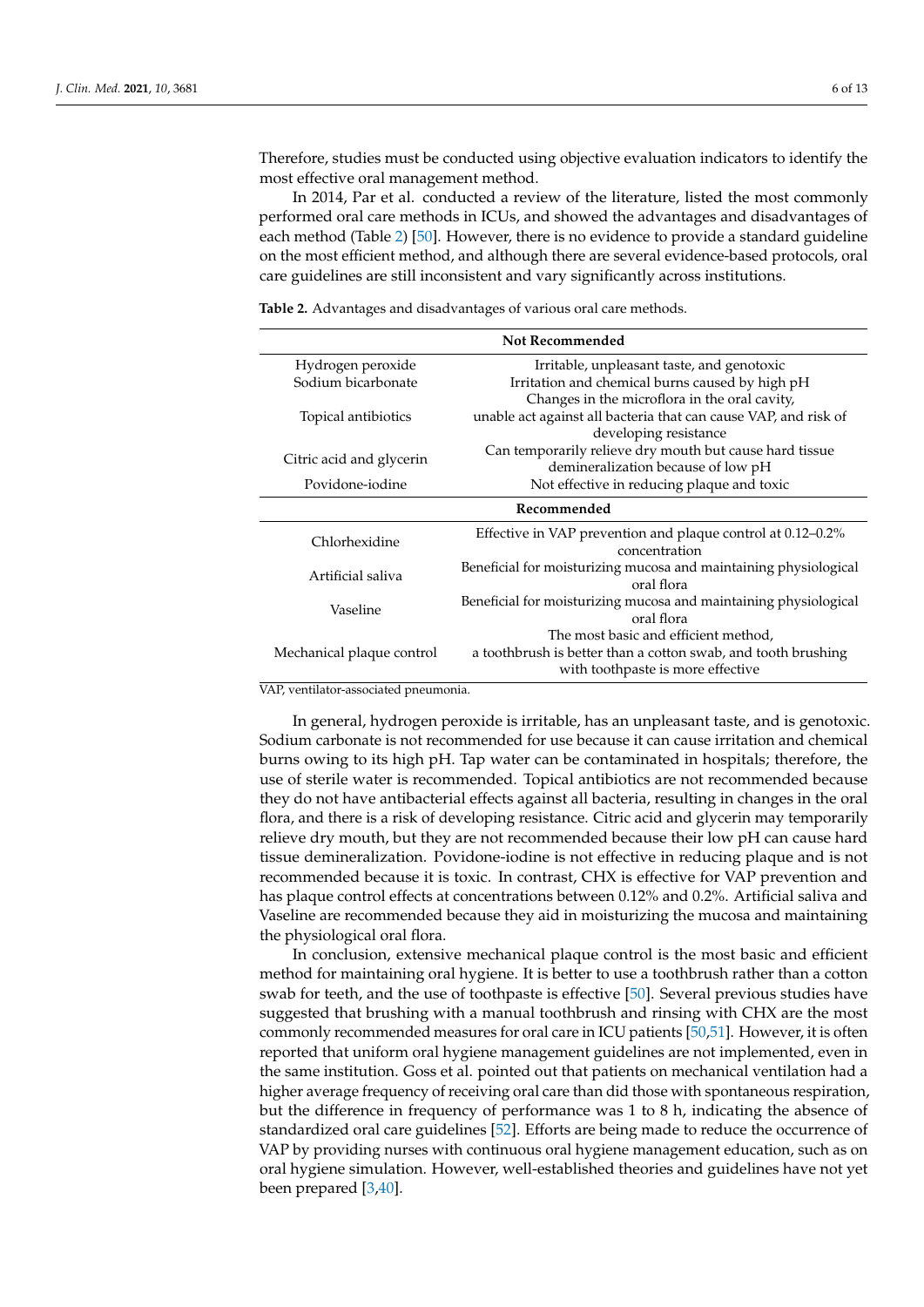# 3.2.1. Application of CHX

Several systematic reviews and meta-analyses have been conducted on the appropriate concentration and usage of CHX. Rabello et al. demonstrated that various CHX regimens and doses (0.12–2%) were effective in preventing nosocomial pneumonia and VAP in ICU patients [\[51\]](#page-10-13). In 2014, Zhang et al. compared the effects of various concentrations of CHX and concluded that 0.12% CHX was the best option with respect to cost, adverse reactions, drug resistance, and VAP prevention [\[53\]](#page-10-15). However, in 2019, Jackson and Owens pointed out that, although CHX shows a clear effect in preventing VAP in ICU patients, standard guidelines, such as the usage and frequency of CHX use, have not yet been established [\[54\]](#page-10-16). CHX demonstrates an almost 75–90% antibacterial effect even if it is applied in the oral cavity for 15 s [\[55\]](#page-10-17). CHX is relatively easy to apply for oral hygiene management by nurses in intensive care settings and is a mouth rinse with good antibacterial effects on pathogens in the mouth, while also effectively preventing VAP [\[56\]](#page-11-0).

However, CHX may have side effects, such as exogenous staining, taste changes, antimicrobial resistance, burning sensation, and rarely, severe anaphylaxis [\[57\]](#page-11-1). Major oral diseases, periodontitis, and dental caries cannot be treated with CHX alone [\[58\]](#page-11-2), and should be used as an effective supplement to help control plaque and gingivitis, rather than a substitute for tooth brushing. In addition, the interval between tooth brushing and applying CHX should be 30 min to 2 h to avoid neutralizing the fluoridation effect of toothpaste [\[57\]](#page-11-1). However, even 0.2% CHX is not effective as an adjuvant in carious lesions or in cases of advanced or moderately severe periodontitis [\[59\]](#page-11-3). In case of ICU patients, since active oral examinations are required, patients who have difficulty in voluntary communication need a diagnostic tool that can closely assess the oral condition and evaluate it effectively.

#### 3.2.2. Tooth Brushing Method

In 2011, Yao et al., through an RCT, showed that tooth brushing along with the use of distilled water reduced the incidence of VAP and decreased plaque scores compared to that with the use of cotton and gauze. An RCT conducted by the Berry group in 2011 showed that the effect of preventing VAP from additional mouth rinse, such as using sterile water, sodium bicarbonate, and CHX, was not significant if not supplemented by tooth brushing [\[60\]](#page-11-4). In another randomized controlled study, it was reported that the effects of dental plaque reduction and VAP prevention in ICU patients undergoing mechanical management of plaque control by tooth brushing were more evident than the effects of mouth rinse, such as Listerine<sup>®</sup> (Pfizer) or sodium bicarbonate [\[61\]](#page-11-5). In 2014, Takeyasu et al. reported that, in patients with oral intubation who received oral hygiene management using an oral moisture gel, the time required for oral hygiene management was shorter and the level of contamination of the intubation cuff was lower [\[49\]](#page-10-11).

In a 2015 RCT, Ikeda et al. found that, in patients who cannot brush their teeth on their own, electric toothbrushes could help them achieve a significant improvement in plaque score and a significant reduction in oral hygiene management time compared to manual toothbrushes [\[46\]](#page-10-18). In 2017, Higashiguchi et al. reported that the use of whole oral wiping and oral nutritional supplements was effective in improving oral hygiene and preventing VAP [\[48\]](#page-10-19). Additionally, de Lacerda Vidal et al. reported in an RCT that tooth brushing together with CHX use compared to only CHX use was more effective in reducing the incidence of VAP and the duration of mechanical ventilation [\[62\]](#page-11-6). Haghighi et al. reported a remarkable improvement in the plaque index along with effective reduction of VAP occurrence with oral hygiene management while controlling the cuff pressure of the respiratory tract [\[41\]](#page-10-10). However, considering that little oral health education is included in the curriculum and that interprofessional education using materials studied by dental hygienists or dentists is poorly performed [\[63\]](#page-11-7), it is difficult to achieve effective intervention results solely by nurses, and it is necessary to approach this oral management from a dental perspective.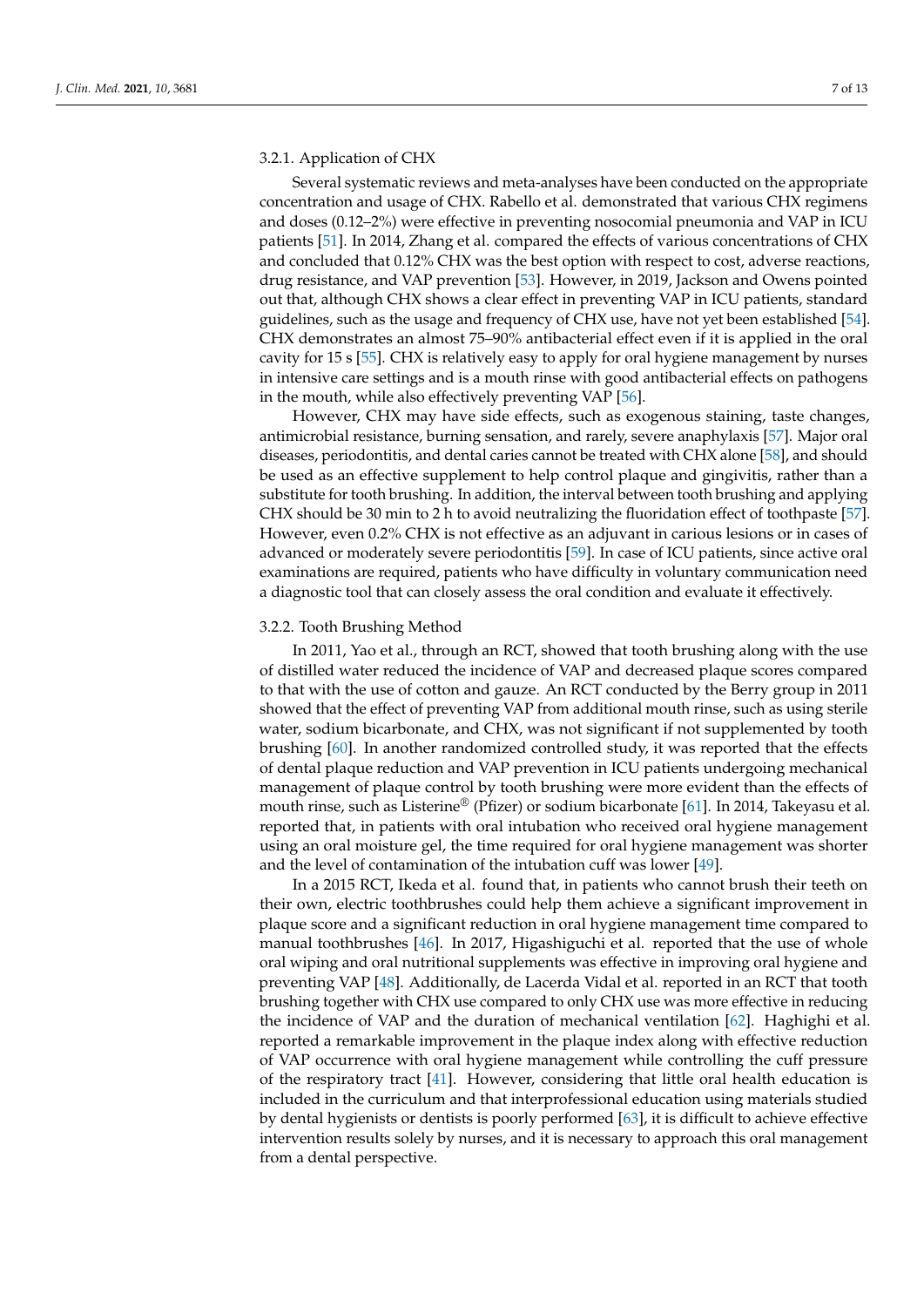# 3.2.3. Application of Quantitative Light-Induced Fluorescence Technology

Quantitative light-induced fluorescence (QLF) is a non-invasive in vitro diagnostic tool that uses the principle of autofluorescence reaction of normal hard tissues with blue light in the visible range of 405 nm. QLF can be used to quantify mineral loss and is useful in assessing bacterial lesions, such as caries, plaque, osteomyelitis, and mucosal necrosis, by quantifying red fluorescence derived from bacterial metabolites such as porphyrin [\[44](#page-10-20)[,64](#page-11-8)[–66\]](#page-11-9). In 2018, Singh et al. evaluated plaque using fluorescence photographs to compare the effects of two oral hygiene management methods [\[44\]](#page-10-20). In 2020, Akifusa et al. reported that brushing while visualizing plaque in real time with QLF is very effective in plaque removal [\[43\]](#page-10-21). QLF technology can quantify bacterial lesions in the oral cavity to evaluate the oral health and visualize the effects of oral care in real time.

#### *3.3. Outcomes of Oral Management of ICU Patients*

Many studies have shown the effectiveness of oral hygiene management, including the application of CHX, for respiratory disease prevention in ICU patients [\[6,](#page-9-2)[11,](#page-9-7)[21,](#page-9-23)[41](#page-10-10)[,47,](#page-10-22) [48,](#page-10-19)[51,](#page-10-13)[53,](#page-10-15)[54,](#page-10-16)[56,](#page-11-0)[60,](#page-11-4)[61,](#page-11-5)[67–](#page-11-10)[76\]](#page-11-11). In 2013, Hillier et al. reported that the education of nurses on oral care, including CHX application and other oral care methods, reduced the incidence of VAP [\[3\]](#page-9-0). Dale et al. reviewed 84 studies conducted on patients undergoing oral intubation [\[77\]](#page-11-12). Previously, oral hygiene management was performed for the convenience of patients; however, recently, it has been emphasized as an infection control practice to prevent VAP [\[49,](#page-10-11)[77\]](#page-11-12). In a study conducted in 2014, ICU patients who received oral care and aggressive dental treatment performed by dentists reported a significantly lower incidence of respiratory infections than did the group that received oral care, including the use of CHX, from nurses (8.7% vs 18.1%, respectively) (Adjusted relative risk, 0.44; 95% confidence interval (CI),  $0.20-0.96$ ;  $p = 0.04$ ) [\[69\]](#page-11-13). In particular, when oral intubation is performed, the risk of VAP occurrence is high because it serves as a passage through which microorganisms in the oral cavity can be transferred into the airways. Therefore, these patients should receive thorough oral hygiene management [\[54\]](#page-10-16). In addition, not only CHX gel application, but also brushing should be performed to reduce VAP occurrence during the mechanical ventilation period [\[62\]](#page-11-6). However, in a meta-analysis of four RCTs in 2012, brushing did not significantly affect the incidence of VAP [\[78\]](#page-11-14).

#### 3.3.1. Effect of Oral Hygiene Management by Dental Experts

In 2011, Tada and Miura reported a decrease in the incidence of pneumonia and mortality due to respiratory diseases in a clinical randomized trial on oral hygiene management by dental experts and showed the protective effect of good oral hygiene against respiratory pathogens [\[79\]](#page-11-15). In a meta-analysis conducted in 2016, Sjögren et al. reported that the risk of HAI was significantly reduced when dental workers (dentists or dental hygienists) managed oral hygiene (risk ratio; 0.43; 95% CI, 0.25–0.76; *p* = 0.003) [\[80\]](#page-11-16). In a 2018 RCT, Bellissimo-Rodrigues et al. showed that active oral hygiene management (tooth brushing, tongue cleaning, scaling, root planning, caries restoration, and extraction) by dentists could effectively prevent respiratory infections [\[5\]](#page-9-14). A meta-analysis published in 2020 also reported that the risk of pneumonia, excluding VAP, was significantly reduced (risk ratio random, 0.65; 95% CI, 0.43–0.98;  $p = 0.03$ ) through the involvement of dental practitioners [\[10\]](#page-9-6).

Notably, four studies on oral hygiene management by dental experts of ICU patients showed that dental treatment, such as periodontal therapy, and oral hygiene management, such as brushing teeth, were highly effective for HAI prevention [\[5](#page-9-14)[,58–](#page-11-2)[60\]](#page-11-4).

## 3.3.2. Effects of Oral Hygiene Management Other Than the Prevention of Respiratory Infections

In a study of pediatric patients in a neonatal ICU, the patients who received irrigation with distilled water developed significantly fewer oral Gram-negative bacteria than the control group [\[81\]](#page-11-17). The tongue is governed by the hypoglossal nerve, which can stimulate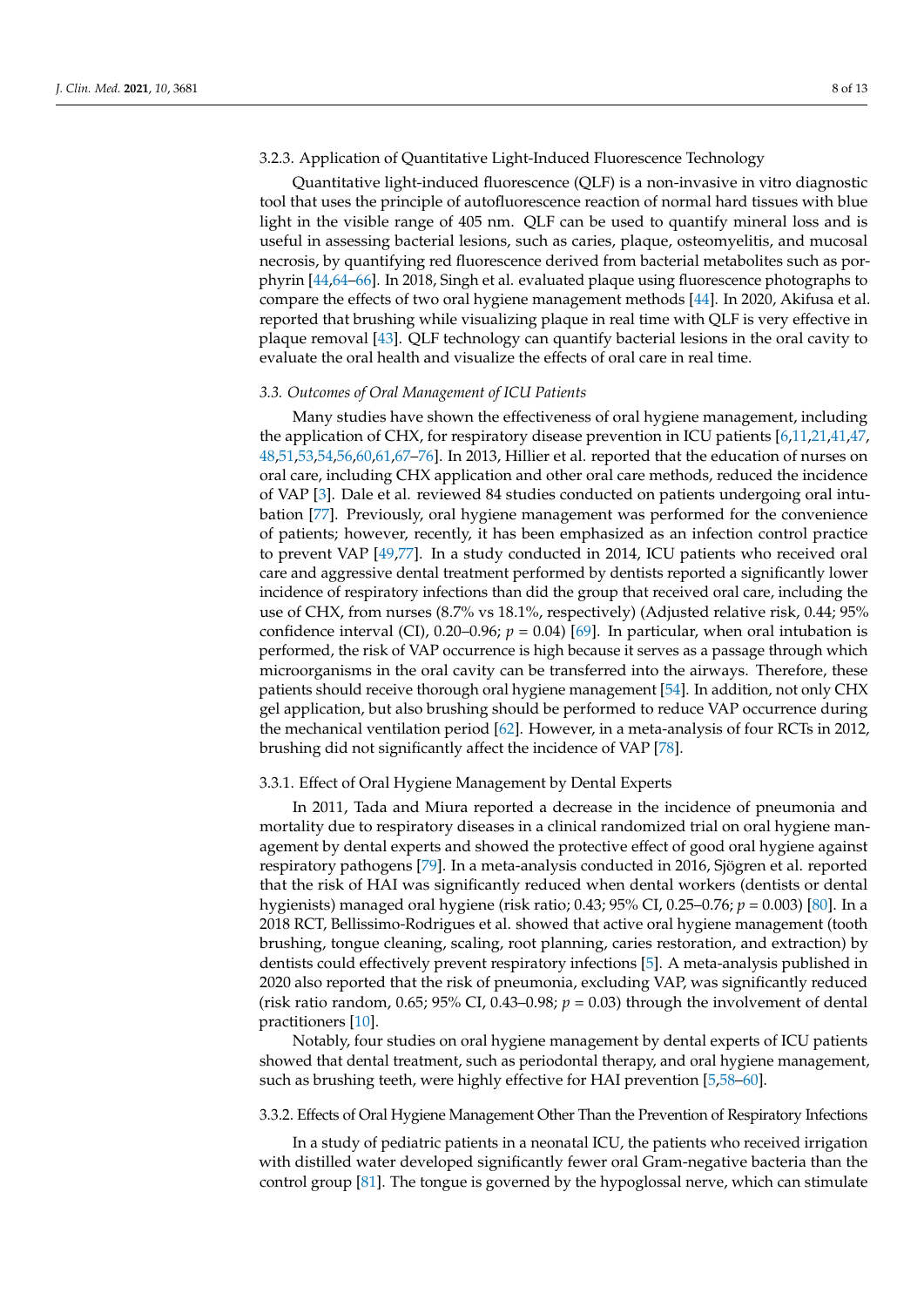the coughing reflex. In a 2016 RCT, Izumi et al. reported that oral hygiene with tongue cleaning increased coughing ability and peak expiratory flow in elderly patients [\[82\]](#page-11-18).

In contrast, oral hygiene management activities stimulate the cranial nervous system, which may increase the intracranial pressure. Therefore, the position of the patient and the oral hygiene technique (pattern, intensity, interval) should be well controlled during tooth brushing [\[83\]](#page-12-0). Oral pathogenic bacteria are potential risk factors for bloodborne and respiratory infections. However, in 2017, Silvestri et al., in a meta-analysis of five studies involving a total of 1655 patients, showed that the application of CHX to critically ill patients did not affect bloodborne infections and associated mortality [\[84\]](#page-12-1).

Although many studies have been published on the effect of oral management of ICU patients on respiratory infections, there are few studies on the effects on other organ systems or systemic conditions other than respiratory infections. Further studies on this topic with respect to hospital dentistry are necessary.

#### **4. Summary**

Maintaining good oral hygiene in ICU patients has a significant preventive effect against VAP. Regarding dental interventions by dental experts (dentists and dental hygienists), the effect of oral hygiene management on the prevention of HAI, including VAP, was enhanced.

However, standard oral hygiene management guidelines have not been established in terms of the most effective concentration of gargling agents, types of hygiene management tools, and methods and frequency of oral care. CHX solution has been used as an adjuvant with tooth brushing in ICU patients.

The proportion of ICU patients with poor oral hygiene status, needing active dental treatment for periodontitis or dental caries, is high. Dental interventions must be included in the oral care protocol for ICU patients since oral hygiene management using brushing and mouthwash alone cannot treat oral bacterial diseases, such as periodontitis and dental caries.

Although various oral hygiene management methods have been suggested for ICU patients, mainly led by nurses, few studies have evaluated oral hygiene effects through the effective oral condition evaluation based on objective dental assessments. In addition, the recently developed QLF technology could be used as an objective and effective tool for evaluating oral condition and oral hygiene effectiveness in ICU patients.

Further studies are needed to establish oral care guidelines that can be applied ICUs and to evaluate the effectiveness and validity of these guidelines.

**Author Contributions:** Conceptualization, M.-K.J., J.-K.K. and J.-K.L.; methodology, J.-K.K., I.-h.K. and S.-Y.P.; software, J.-K.K.; validation, M.-K.J. and J.-K.L.; formal analysis, J.-K.K. and M.-K.J.; investigation, J.-K.K., I.-h.K. and S.-Y.P.; data curation, J.-K.K. and M.-K.J.; writing—original draft preparation, J.-K.K. and M.-K.J.; writing—review and editing, J.-Y.K. and J.-K.L.; visualization, J.-K.K.; supervision, J.-K.L.; project administration, J.H. and J.-Y.K. All authors have read and agreed to the published version of the manuscript.

**Funding:** This study was supported by the Armed Forces Capital Hospital (Grant No. 2021MDD0116).

**Institutional Review Board Statement:** Not applicable.

**Informed Consent Statement:** Not applicable.

**Data Availability Statement:** Not applicable.

**Conflicts of Interest:** The authors declare no conflict of interest.

#### **References**

- <span id="page-8-0"></span>1. Martinez, B.; Fidelis, F.; Mastrocolla, L.; Tempest, L.; Araujo, T.; Castro, F.; Abbud, A.; Kassis, E.; Filho, I. Main aspects of hospital dentistry: Review of its importance. *Int. J. Adv. Res.* **2016**, *4*, 2099–2106. [\[CrossRef\]](http://doi.org/10.21474/IJAR01/2026)
- <span id="page-8-1"></span>2. Javadinia, S.A.; Kuchi, Z.; Saadatju, A.; Tabasi, M.; Adib-Hajbaghery, M. Oral care in trauma patients admitted to the ICU: Viewpoints of ICU nurses. *Trauma Mon.* **2014**, *19*, e15110. [\[CrossRef\]](http://doi.org/10.5812/traumamon.15110)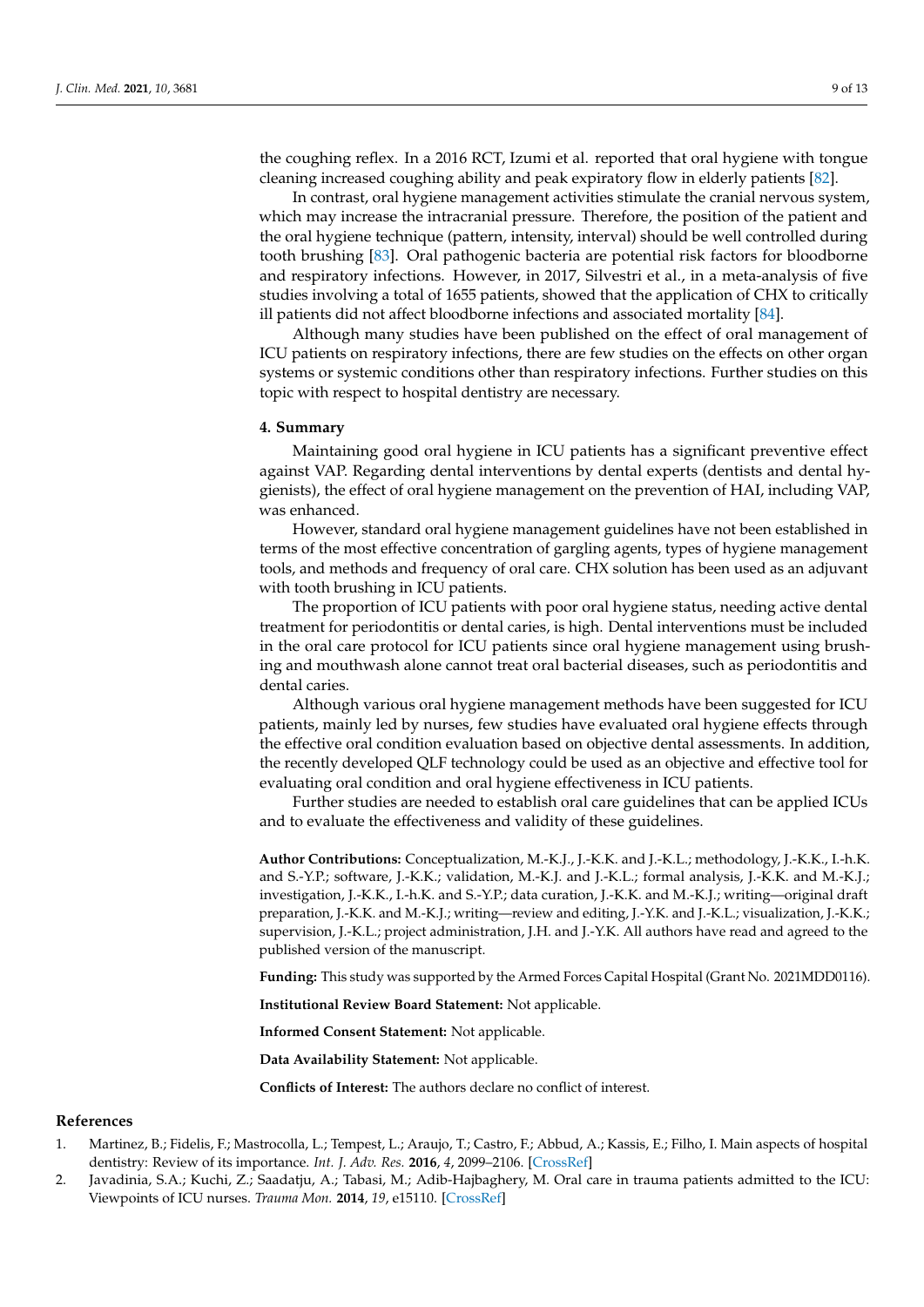- <span id="page-9-0"></span>3. Hillier, B.; Wilson, C.; Chamberlain, D.; King, L. Preventing ventilator-associated pneumonia through oral care, product selection, and application method: A literature review. *AACN Adv. Crit. Care* **2013**, *24*, 38–58. [\[CrossRef\]](http://doi.org/10.4037/NCI.0b013e31827df8ad) [\[PubMed\]](http://www.ncbi.nlm.nih.gov/pubmed/23343813)
- <span id="page-9-1"></span>4. Jerônimo, L.S.; Abreu, L.G.; Cunha, F.A.; Lima, R.P.E. Association between periodontitis and nosocomial pneumonia: A systematic review and meta-analysis of observational studies. *Oral Health Prev. Dent.* **2020**, *18*, 11–17. [\[CrossRef\]](http://doi.org/10.3290/j.ohpd.a44114) [\[PubMed\]](http://www.ncbi.nlm.nih.gov/pubmed/32051966)
- <span id="page-9-14"></span>5. Bellissimo-Rodrigues, W.T.; Menegueti, M.G.; Gaspar, G.G.; de Souza, H.C.C.; Auxiliadora-Martins, M.; Basile-Filho, A.; Martinez, R.; Bellissimo-Rodrigues, F. Is it necessary to have a dentist within an intensive care unit team? Report of a randomised clinical trial. *Int. Dent. J.* **2018**, *68*, 420–427. [\[CrossRef\]](http://doi.org/10.1111/idj.12397) [\[PubMed\]](http://www.ncbi.nlm.nih.gov/pubmed/29777534)
- <span id="page-9-2"></span>6. Liu, C.; Cao, Y.; Lin, J.; Ng, L.; Needleman, I.; Walsh, T.; Li, C. Oral care measures for preventing nursing home-acquired pneumonia. *Cochrane Database Syst. Rev.* **2018**, *9*, CD012416. [\[CrossRef\]](http://doi.org/10.1002/14651858.CD012416.pub2) [\[PubMed\]](http://www.ncbi.nlm.nih.gov/pubmed/30264525)
- <span id="page-9-3"></span>7. Augustyn, B. Ventilator-associated pneumonia: Risk factors and prevention. *Crit. Care Nurse* **2007**, *27*, 32–39. [\[CrossRef\]](http://doi.org/10.4037/ccn2007.27.4.32) [\[PubMed\]](http://www.ncbi.nlm.nih.gov/pubmed/17671243)
- <span id="page-9-4"></span>8. De Carvalho Baptista, I.M.; Martinho, F.C.; Nascimento, G.G.; da Rocha Santos, C.E.; Prado, R.F.D.; Valera, M.C. Colonization of oropharynx and lower respiratory tract in critical patients: Risk of ventilator-associated pneumonia. *Arch. Oral Biol.* **2018**, *85*, 64–69. [\[CrossRef\]](http://doi.org/10.1016/j.archoralbio.2017.09.029)
- <span id="page-9-5"></span>9. Fusconi, M.; Greco, A.; Galli, M.; Polimeni, A.; Yusef, M.; Cianni, S.D.; De Soccio, G.; FR, F.S.; Lombardi, R.; de Vincentiis, M. Odontogenic phlegmons and abscesses in relation to the financial situation of Italian families. *Minerva Stomatol.* **2019**, *68*, 236–241. [\[CrossRef\]](http://doi.org/10.23736/S0026-4970.19.04276-6)
- <span id="page-9-6"></span>10. Satheeshkumar, P.S.; Papatheodorou, S.; Sonis, S. Enhanced oral hygiene interventions as a risk mitigation strategy for the prevention of non-ventilator-associated pneumonia: A systematic review and meta-analysis. *Br. Dent. J.* **2020**, *228*, 615–622. [\[CrossRef\]](http://doi.org/10.1038/s41415-020-1452-7)
- <span id="page-9-7"></span>11. Gershonovitch, R.; Yarom, N.; Findler, M. Preventing Ventilator-Associated Pneumonia in Intensive Care Unit by improved Oral Care: A Review of Randomized Control Trials. *SN Compr. Clin. Med.* **2020**, *2*, 727–733. [\[CrossRef\]](http://doi.org/10.1007/s42399-020-00319-8) [\[PubMed\]](http://www.ncbi.nlm.nih.gov/pubmed/32838136)
- <span id="page-9-8"></span>12. Blum, D.F.C.; Munaretto, J.; Baeder, F.M.; Gomez, J.; Castro, C.P.P.; Bona, Á.D. Influence of dentistry professionals and oral health assistance protocols on intensive care unit nursing staff. A survey study. *Rev. Bras. Ter. Intensiva* **2017**, *29*, 391–393. [\[CrossRef\]](http://doi.org/10.5935/0103-507X.20170049) [\[PubMed\]](http://www.ncbi.nlm.nih.gov/pubmed/29044309)
- 13. Sreenivasan, V.P.D.; Ganganna, A.; Rajashekaraiah, P.B. Awareness among intensive care nurses regarding oral care in critically ill patients. *J. Indian Soc. Periodontol.* **2018**, *22*, 541–545. [\[CrossRef\]](http://doi.org/10.4103/jisp.jisp_30_18) [\[PubMed\]](http://www.ncbi.nlm.nih.gov/pubmed/30631234)
- 14. Sgarioni, R.M.d.P.; Miranda, A.; Carvalho, C.B.d.; Sousa, M.G. Knowledge of Intensive Care Professionals About Oral Health Measures Applied in a Private Hospital ICU. *EC Dent. Sci.* **2017**, *8*, 165–171.
- <span id="page-9-9"></span>15. Miranda, A.F.; de Paula, R.M.; de Castro Piau, C.G.; Costa, P.P.; Bezerra, A.C. Oral care practices for patients in Intensive Care Units: A pilot survey. *Indian J. Crit. Care Med. Peer Rev. Off. Publ. Indian Soc. Crit. Care Med.* **2016**, *20*, 267–273. [\[CrossRef\]](http://doi.org/10.4103/0972-5229.182203) [\[PubMed\]](http://www.ncbi.nlm.nih.gov/pubmed/27275074)
- <span id="page-9-10"></span>16. Araújo, R.J.; Oliveira, L.C.; Hanna, L.M.; Corrêa, A.M.; Carvalho, L.H.; Alvares, N.C. Perceptions and actions of oral care performed by nursing teams in intensive care units. *Rev. Bras. Ter. Intensiva* **2009**, *21*, 38–44. [\[PubMed\]](http://www.ncbi.nlm.nih.gov/pubmed/25303127)
- <span id="page-9-11"></span>17. Amaral, C.O.F.d.; Pereira, L.C.; Guy, N.A.; Amaral Filho, M.S.P.d.; Logar, G.d.A.; Straioto, F.G. Oral health evaluation of cardiac patients admitted to cardiovascular pre-surgery intervention. *RGO Rev. Gaúcha Odontol.* **2016**, *64*, 419–424. [\[CrossRef\]](http://doi.org/10.1590/1981-863720160003000082979)
- <span id="page-9-12"></span>18. Amaral, C.O.F.d.; Belon, L.M.R.; Silva, E.A.d.; Nadai, A.d.; Amaral Filho, M.S.P.d.; Straioto, F.G. The importance of hospital dentistry: Oral health status in hospitalized patients. *RGO Rev. Gaúcha Odontol.* **2018**, *66*, 35–41. [\[CrossRef\]](http://doi.org/10.1590/1981-863720180001000053410)
- <span id="page-9-13"></span>19. Eilers, J.; Berger, A.M.; Petersen, M.C. Development, testing, and application of the oral assessment guide. *Oncol. Nurs. Forum* **1988**, *15*, 325–330. [\[PubMed\]](http://www.ncbi.nlm.nih.gov/pubmed/3287344)
- <span id="page-9-15"></span>20. Terezakis, E.; Needleman, I.; Kumar, N.; Moles, D.; Agudo, E. The impact of hospitalization on oral health: A systematic review. *J. Clin. Periodontol.* **2011**, *38*, 628–636. [\[CrossRef\]](http://doi.org/10.1111/j.1600-051X.2011.01727.x) [\[PubMed\]](http://www.ncbi.nlm.nih.gov/pubmed/21470276)
- <span id="page-9-23"></span>21. Özçaka, Ö.; Başoğlu, O.K.; Buduneli, N.; Taşbakan, M.S.; Bacakoğlu, F.; Kinane, D.F. Chlorhexidine decreases the risk of ventilatorassociated pneumonia in intensive care unit patients: A randomized clinical trial. *J. Periodontal Res.* **2012**, *47*, 584–592. [\[CrossRef\]](http://doi.org/10.1111/j.1600-0765.2012.01470.x)
- <span id="page-9-17"></span>22. Steel, B.J. Oral hygiene and mouth care for older people in acute hospitals: Part 1. *Nurs. Older People* **2017**, *29*, 26–31. [\[CrossRef\]](http://doi.org/10.7748/nop.2017.e947a)
- <span id="page-9-25"></span>23. Jang, C.S.; Shin, Y.S. Effects of combination oral care on oral health, dry mouth and salivary pH of intubated patients: A randomized controlled trial. *Int. J. Nurs. Pract.* **2016**, *22*, 503–511. [\[CrossRef\]](http://doi.org/10.1111/ijn.12460)
- <span id="page-9-16"></span>24. Özden, D.; Türk, G.; Düger, C.; Güler, E.K.; Tok, F.; Gülsoy, Z. Effects of oral care solutions on mucous membrane integrity and bacterial colonization. *Nurs. Crit. Care* **2014**, *19*, 78–86. [\[CrossRef\]](http://doi.org/10.1111/nicc.12057) [\[PubMed\]](http://www.ncbi.nlm.nih.gov/pubmed/24354738)
- <span id="page-9-18"></span>25. Beck, S. Impact of a systematic oral care protocol on stomatitis after chemotherapy. *Cancer Nurs.* **1979**, *2*, 185–199. [\[CrossRef\]](http://doi.org/10.1097/00002820-197906000-00002)
- <span id="page-9-19"></span>26. Barnason, S.; Graham, J.; Wild, M.C.; Jensen, L.B.; Rasmussen, D.; Schulz, P.; Woods, S.; Carder, B. Comparison of two endotracheal tube securement techniques on unplanned extubation, oral mucosa, and facial skin integrity. *Heart Lung* **1998**, *27*, 409–417. [\[CrossRef\]](http://doi.org/10.1016/S0147-9563(98)90087-5)
- <span id="page-9-20"></span>27. Fourrier, F.; Duvivier, B.; Boutigny, H.; Roussel-Delvallez, M.; Chopin, C. Colonization of dental plaque: A source of nosocomial infections in intensive care unit patients. *Crit. Care Med.* **1998**, *26*, 301–308. [\[CrossRef\]](http://doi.org/10.1097/00003246-199802000-00032) [\[PubMed\]](http://www.ncbi.nlm.nih.gov/pubmed/9468169)
- <span id="page-9-21"></span>28. Prendergast, V.; Hallberg, I.R.; Jahnke, H.; Kleiman, C.; Hagell, P. Oral health, ventilator-associated pneumonia, and intracranial pressure in intubated patients in a neuroscience intensive care unit. *Am. J. Crit. Care* **2009**, *18*, 368–376. [\[CrossRef\]](http://doi.org/10.4037/ajcc2009621) [\[PubMed\]](http://www.ncbi.nlm.nih.gov/pubmed/19556415)
- <span id="page-9-22"></span>29. Franklin, D.; Senior, N.; James, I.; Roberts, G. Oral health status of children in a Paediatric Intensive Care Unit. *Intensive Care Med.* **2000**, *26*, 319–324. [\[CrossRef\]](http://doi.org/10.1007/s001340051156) [\[PubMed\]](http://www.ncbi.nlm.nih.gov/pubmed/10823389)
- <span id="page-9-24"></span>30. McNally, L.; Gosney, M.A.; Doherty, U.; Field, E.A. The orodental status of a group of elderly in-patients: A preliminary assessment. *Gerodontology* **1999**, *16*, 81–84. [\[CrossRef\]](http://doi.org/10.1111/j.1741-2358.1999.00081.x)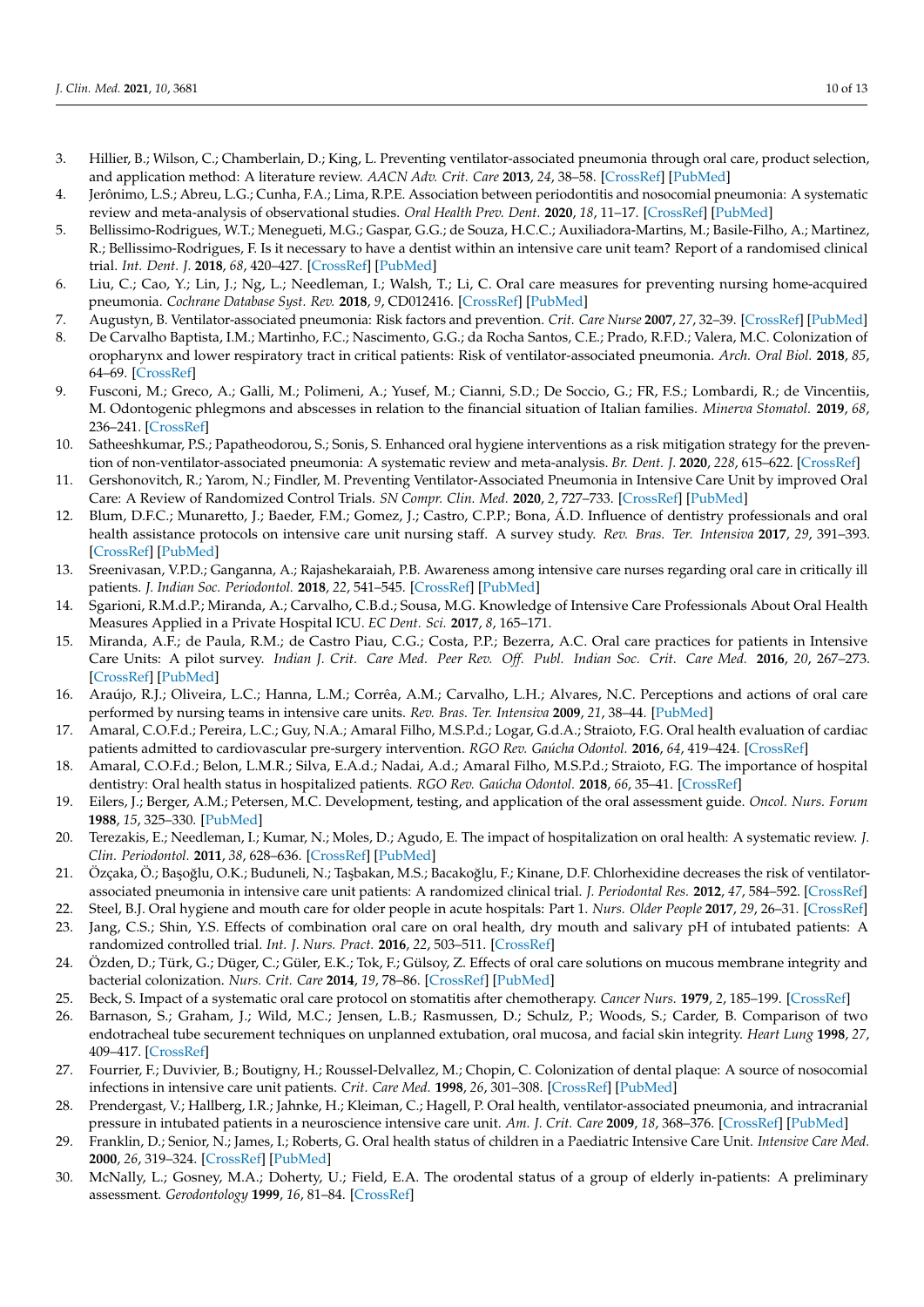- <span id="page-10-1"></span>31. Mersel, A.; Babayof, I.; Rosin, A. Oral health needs of elderly short-term patients in a geriatric department of a general hospital. *Spec. Care Dent.* **2000**, *20*, 72–74. [\[CrossRef\]](http://doi.org/10.1111/j.1754-4505.2000.tb01147.x) [\[PubMed\]](http://www.ncbi.nlm.nih.gov/pubmed/11203882)
- <span id="page-10-2"></span>32. Ling, G.Y.; Love, R.M.; MacFadyen, E.E.; Thomson, W.M. Oral health of older people admitted to hospital for needs assessment. *N. Z. Dent. J.* **2014**, *110*, 131–137. [\[PubMed\]](http://www.ncbi.nlm.nih.gov/pubmed/25597193)
- <span id="page-10-3"></span>33. Gibney, J.M.; Wright, C.; Sharma, A.; D'Souza, M.; Naganathan, V. The oral health status of older patients in acute care on admission and Day 7 in two Australian hospitals. *Age Ageing* **2017**, *46*, 852–856. [\[CrossRef\]](http://doi.org/10.1093/ageing/afx085)
- <span id="page-10-0"></span>34. Chapple, I.L.C.; Mealey, B.L.; Van Dyke, T.E.; Bartold, P.M.; Dommisch, H.; Eickholz, P.; Geisinger, M.L.; Genco, R.J.; Glogauer, M.; Goldstein, M.; et al. Periodontal health and gingival diseases and conditions on an intact and a reduced periodontium: Consensus report of workgroup 1 of the 2017 World Workshop on the Classification of Periodontal and Peri-Implant Diseases and Conditions. *J. Clin. Periodontol.* **2018**, *45*, S68–S77. [\[CrossRef\]](http://doi.org/10.1111/jcpe.12940)
- <span id="page-10-4"></span>35. Tablan, O.C.; Anderson, L.J.; Besser, R.; Bridges, C.; Hajjeh, R. Guidelines for preventing health-care-associated pneumonia, 2003: Recommendations of CDC and the Healthcare Infection Control Practices Advisory Committee. *MMWR. Recomm. Rep.* **2004**, *53*, 1–36.
- <span id="page-10-5"></span>36. Pobo, A.; Lisboa, T.; Rodriguez, A.; Sole, R.; Magret, M.; Trefler, S.; Gómez, F.; Rello, J.; Investigators, R.S. A randomized trial of dental brushing for preventing ventilator-associated pneumonia. *Chest* **2009**, *136*, 433–439. [\[CrossRef\]](http://doi.org/10.1378/chest.09-0706)
- <span id="page-10-6"></span>37. Carvajal, C.; Pobo, A.; Díaz, E.; Lisboa, T.; Llauradó, M.; Rello, J. Oral hygiene with chlorhexidine on the prevention of ventilator-associated pneumonia in intubated patients: A systematic review of randomized clinical trials. *Med. Clin.* **2010**, *135*, 491–497. [\[CrossRef\]](http://doi.org/10.1016/j.medcli.2010.02.039)
- <span id="page-10-7"></span>38. Ikawa, T.; Mizutani, K.; Sudo, T.; Kano, C.; Ikeda, Y.; Akizuki, T.; Kobayashi, H.; Izumi, Y.; Iwata, T. Clinical comparison of an electric-powered ionic toothbrush and a manual toothbrush in plaque reduction: A randomized clinical trial. *Int. J. Dent. Hyg.* **2021**, *19*, 93–98. [\[CrossRef\]](http://doi.org/10.1111/idh.12475)
- <span id="page-10-8"></span>39. Moretti, A.J.; Zhang, S.; Phillips, S.T.; Williams, K.; Moss, K.L.; Offenbacher, S. Evaluation of a Curved Design Rubber Bristle Interdental Cleaner on Patients with Gingivitis. *J. Dent. Hyg.* **2020**, *94*, 6–13.
- <span id="page-10-9"></span>40. Jansson, M.M.; Syrjälä, H.P.; Ohtonen, P.P.; Meriläinen, M.H.; Kyngäs, H.A.; Ala-Kokko, T.I. Effects of simulation education on oral care practices-a randomized controlled trial. *Nurs. Crit. Care* **2017**, *22*, 161–168. [\[CrossRef\]](http://doi.org/10.1111/nicc.12276) [\[PubMed\]](http://www.ncbi.nlm.nih.gov/pubmed/28093837)
- <span id="page-10-10"></span>41. Haghighi, A.; Shafipour, V.; Bagheri-Nesami, M.; Gholipour Baradari, A.; Yazdani Charati, J. The impact of oral care on oral health status and prevention of ventilator-associated pneumonia in critically ill patients. *Aust. Crit. Care* **2017**, *30*, 69–73. [\[CrossRef\]](http://doi.org/10.1016/j.aucc.2016.07.002)
- 42. Kusahara, D.M.; Friedlander, L.T.; Peterlini, M.A.; Pedreira, M.L. Oral care and oropharyngeal and tracheal colonization by Gram-negative pathogens in children. *Nurs. Crit. Care* **2012**, *17*, 115–122. [\[CrossRef\]](http://doi.org/10.1111/j.1478-5153.2012.00494.x)
- <span id="page-10-21"></span>43. Akifusa, S.; Isobe, A.; Kibata, K.; Oyama, A.; Oyama, H.; Ariyoshi, W.; Nishihara, T. Comparison of dental plaque reduction after use of electric toothbrushes with and without QLF-D-applied plaque visualization: A 1-week randomized controlled trial. *BMC Oral Health* **2020**, *20*, 4. [\[CrossRef\]](http://doi.org/10.1186/s12903-019-0982-3) [\[PubMed\]](http://www.ncbi.nlm.nih.gov/pubmed/32008572)
- <span id="page-10-20"></span>44. Singh, M.; Papas, A.; Gerlach, R.W. Safety and effectiveness of a two-step dentifrice/gel sequence with medication-associated hyposalivation: A randomized controlled trial in a vulnerable population. *Am. J. Dent.* **2018**, *31*, 24A–28A.
- 45. Yao, L.Y.; Chang, C.K.; Maa, S.H.; Wang, C.; Chen, C.C. Brushing teeth with purified water to reduce ventilator-associated pneumonia. *J. Nurs. Res.* **2011**, *19*, 289–297. [\[CrossRef\]](http://doi.org/10.1097/JNR.0b013e318236d05f) [\[PubMed\]](http://www.ncbi.nlm.nih.gov/pubmed/22089654)
- <span id="page-10-18"></span>46. Ikeda, T.; Yoshizawa, K.; Takahashi, K.; Ishida, C.; Komai, K.; Kobayashi, K.; Sugiura, S. Effectiveness of electric toothbrushing in patients with neuromuscular disability: A randomized observer-blind crossover trial. *Spec. Care Dent.* **2016**, *36*, 13–17. [\[CrossRef\]](http://doi.org/10.1111/scd.12141)
- <span id="page-10-22"></span>47. Hayashida, S.; Funahara, M.; Sekino, M.; Yamaguchi, N.; Kosai, K.; Yanamoto, S.; Yanagihara, K.; Umeda, M. The effect of tooth brushing, irrigation, and topical tetracycline administration on the reduction of oral bacteria in mechanically ventilated patients: A preliminary study. *BMC Oral Health* **2016**, *16*, 67. [\[CrossRef\]](http://doi.org/10.1186/s12903-016-0224-x) [\[PubMed\]](http://www.ncbi.nlm.nih.gov/pubmed/27268137)
- <span id="page-10-19"></span>48. Higashiguchi, T.; Ohara, H.; Kamakura, Y.; Kikutani, T.; Kuzuya, M.; Enoki, H.; Sanada, H.; Matsuzaki, M.; Maruyama, M. Efficacy of a New Post-Mouthwash Intervention (Wiping Plus Oral Nutritional Supplements) for Preventing Aspiration Pneumonia in Elderly People: A Multicenter, Randomized, Comparative Trial. *Ann. Nutr. Metab.* **2017**, *71*, 253–260. [\[CrossRef\]](http://doi.org/10.1159/000485044) [\[PubMed\]](http://www.ncbi.nlm.nih.gov/pubmed/29183037)
- <span id="page-10-11"></span>49. Takeyasu, Y.; Yamane, G.Y.; Tonogi, M.; Watanabe, Y.; Nishikubo, S.; Serita, R.; Imura, K. Ventilator-associated pneumonia risk decreased by use of oral moisture gel in oral health care. *Bull. Tokyo Dent. Coll.* **2014**, *55*, 95–102. [\[CrossRef\]](http://doi.org/10.2209/tdcpublication.55.95) [\[PubMed\]](http://www.ncbi.nlm.nih.gov/pubmed/24965954)
- <span id="page-10-12"></span>50. Par, M.; Badovinac, A.; Plancak, D. Oral hygiene is an important factor for prevention of ventilator-associated pneumonia. *Acta Clin. Croat.* **2014**, *53*, 72–78.
- <span id="page-10-13"></span>51. Rabello, F.; Araújo, V.E.; Magalhães, S. Effectiveness of oral chlorhexidine for the prevention of nosocomial pneumonia and ventilator-associated pneumonia in intensive care units: Overview of systematic reviews. *Int. J. Dent. Hyg.* **2018**, *16*, 441–449. [\[CrossRef\]](http://doi.org/10.1111/idh.12336) [\[PubMed\]](http://www.ncbi.nlm.nih.gov/pubmed/29473687)
- <span id="page-10-14"></span>52. Goss, L.K.; Coty, M.B.; Myers, J.A. A review of documented oral care practices in an intensive care unit. *Clin. Nurs. Res.* **2011**, *20*, 181–196. [\[CrossRef\]](http://doi.org/10.1177/1054773810392368) [\[PubMed\]](http://www.ncbi.nlm.nih.gov/pubmed/21191094)
- <span id="page-10-15"></span>53. Zhang, T.T.; Tang, S.S.; Fu, L.J. The effectiveness of different concentrations of chlorhexidine for prevention of ventilator-associated pneumonia: A meta-analysis. *J. Clin. Nurs.* **2014**, *23*, 1461–1475. [\[CrossRef\]](http://doi.org/10.1111/jocn.12312) [\[PubMed\]](http://www.ncbi.nlm.nih.gov/pubmed/23952970)
- <span id="page-10-16"></span>54. Jackson, L.; Owens, M. Does oral care with chlorhexidine reduce ventilator-associated pneumonia in mechanically ventilated adults? *Br. J. Nurs.* **2019**, *28*, 682–689. [\[CrossRef\]](http://doi.org/10.12968/bjon.2019.28.11.682)
- <span id="page-10-17"></span>55. Sajjan, P.; Laxminarayan, N.; Kar, P.P.; Sajjanar, M. Chlorhexidine as an antimicrobial agent in dentistry–a review. *Oral Health Dent. Manag.* **2016**, *15*, 93–100.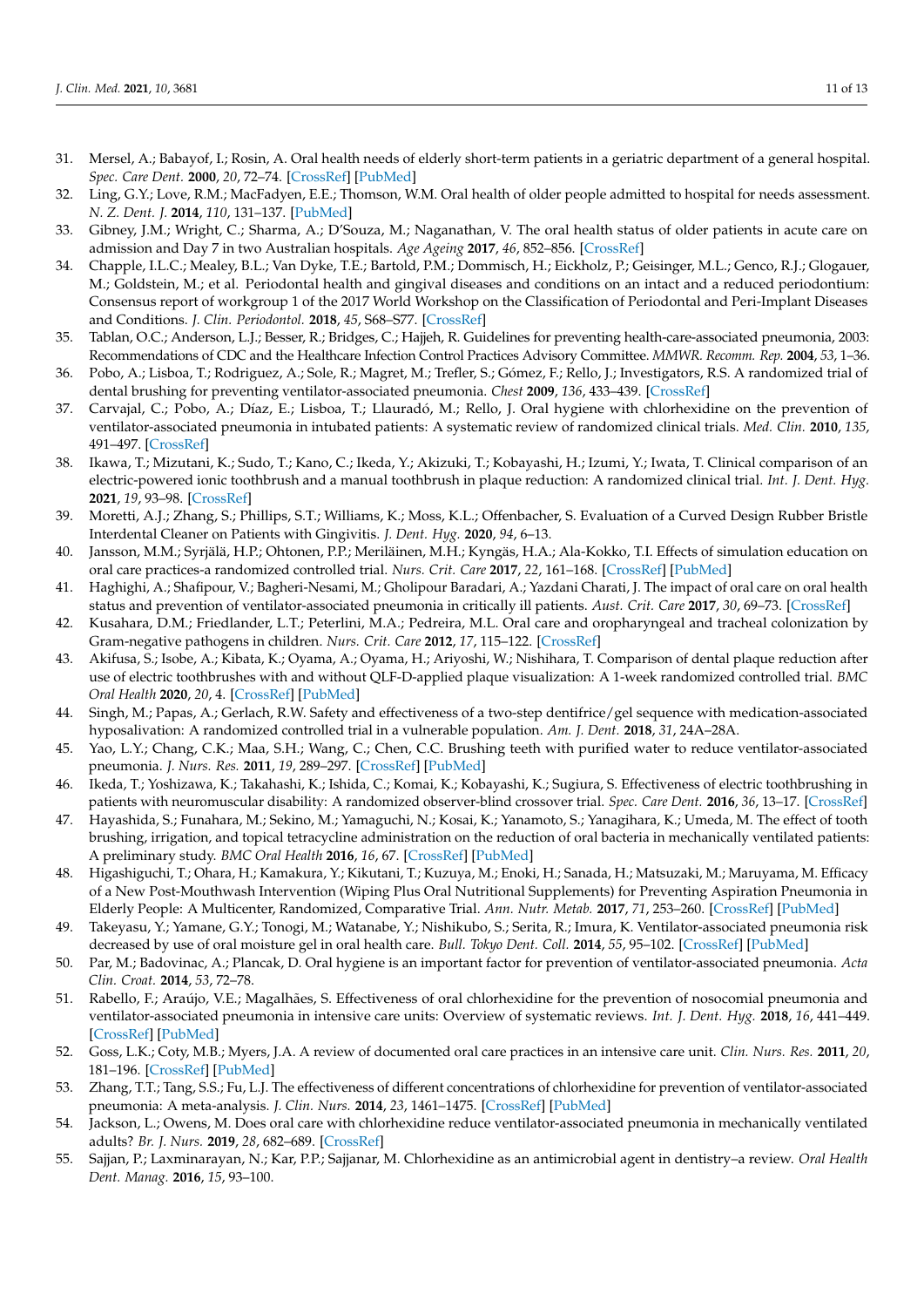- <span id="page-11-0"></span>56. Lorente, L.; Lecuona, M.; Jiménez, A.; Palmero, S.; Pastor, E.; Lafuente, N.; Ramos, M.J.; Mora, M.L.; Sierra, A. Ventilatorassociated pneumonia with or without toothbrushing: A randomized controlled trial. *Eur. J. Clin. Microbiol. Infect. Dis.* **2012**, *31*, 2621–2629. [\[CrossRef\]](http://doi.org/10.1007/s10096-012-1605-y)
- <span id="page-11-1"></span>57. Brookes, Z.L.S.; Bescos, R.; Belfield, L.A.; Ali, K.; Roberts, A. Current uses of chlorhexidine for management of oral disease: A narrative review. *J. Dent.* **2020**, *103*, 103497. [\[CrossRef\]](http://doi.org/10.1016/j.jdent.2020.103497)
- <span id="page-11-2"></span>58. Healthcare Bigdata Hub. Available online: <http://opendata.hira.or.kr/op/opc/olapHifrqSickInfo.do> (accessed on 13 April 2021).
- <span id="page-11-3"></span>59. Eberhard, J.; Jepsen, S.; Jervøe-Storm, P.M.; Needleman, I.; Worthington, H.V. Full-mouth disinfection for the treatment of adult chronic periodontitis. *Cochrane Database Syst. Rev.* **2008**. [\[CrossRef\]](http://doi.org/10.1002/14651858.CD004622.pub2)
- <span id="page-11-4"></span>60. Berry, A.M.; Davidson, P.M.; Masters, J.; Rolls, K.; Ollerton, R. Effects of three approaches to standardized oral hygiene to reduce bacterial colonization and ventilator associated pneumonia in mechanically ventilated patients: A randomised control trial. *Int. J. Nurs. Stud.* **2011**, *48*, 681–688. [\[CrossRef\]](http://doi.org/10.1016/j.ijnurstu.2010.11.004)
- <span id="page-11-5"></span>61. Berry, A.M. A comparison of Listerine®and sodium bicarbonate oral cleansing solutions on dental plaque colonisation and incidence of ventilator associated pneumonia in mechanically ventilated patients: A randomised control trial. *Intensive Crit. Care Nurs.* **2013**, *29*, 275–281. [\[CrossRef\]](http://doi.org/10.1016/j.iccn.2013.01.002)
- <span id="page-11-6"></span>62. De Lacerda Vidal, C.F.; Vidal, A.K.; Monteiro, J.G., Jr.; Cavalcanti, A.; Henriques, A.P.C.; Oliveira, M.; Godoy, M.; Coutinho, M.; Sobral, P.D.; Vilela, C.; et al. Impact of oral hygiene involving toothbrushing versus chlorhexidine in the prevention of ventilator-associated pneumonia: A randomized study. *BMC Infect. Dis.* **2017**, *17*, 112. [\[CrossRef\]](http://doi.org/10.1186/s12879-017-2188-0) [\[PubMed\]](http://www.ncbi.nlm.nih.gov/pubmed/28143414)
- <span id="page-11-7"></span>63. Bhagat, V.; Hoang, H.; Crocombe, L.A.; Goldberg, L.R. Incorporating oral health care education in undergraduate nursing curricula-a systematic review. *BMC Nurs.* **2020**, *19*, 66. [\[CrossRef\]](http://doi.org/10.1186/s12912-020-00454-6) [\[PubMed\]](http://www.ncbi.nlm.nih.gov/pubmed/32684840)
- <span id="page-11-8"></span>64. Gambetta-Tessini, K.; Mariño, R.; Ghanim, A.; Adams, G.G.; Manton, D.J. Validation of quantitative light-induced fluorescencedigital in the quantification of demarcated hypomineralized lesions of enamel. *J. Investig. Clin. Dent.* **2017**, *8*, e12259. [\[CrossRef\]](http://doi.org/10.1111/jicd.12259)
- 65. Kim, Y.; Jung, H.I.; Kim, Y.K.; Ku, J.K. Histologic analysis of osteonecrosis of the jaw according to the different aspects on quantitative light-induced fluorescence images. *Photodiagnosis Photodyn. Ther.* **2021**, *34*, 102212. [\[CrossRef\]](http://doi.org/10.1016/j.pdpdt.2021.102212)
- <span id="page-11-9"></span>66. Kim, I.H.; Kim, Y.; Choi, J.; Ku, J.K. The novel application of quantitative light-induced fluorescence to oral mucosal necrosis: A case report with histologic findings. *Photodiagnosis Photodyn. Ther.* **2020**, *31*, 101806. [\[CrossRef\]](http://doi.org/10.1016/j.pdpdt.2020.101806)
- <span id="page-11-10"></span>67. Roberts, N.; Moule, P. Chlorhexidine and tooth-brushing as prevention strategies in reducing ventilator-associated pneumonia rates. *Nurs. Crit. Care* **2011**, *16*, 295–302. [\[CrossRef\]](http://doi.org/10.1111/j.1478-5153.2011.00465.x)
- 68. Khadka, S.; Khan, S.; King, A.; Goldberg, L.R.; Crocombe, L.; Bettiol, S. Poor oral hygiene, oral microorganisms and aspiration pneumonia risk in older people in residential aged care: A systematic review. *Age Ageing* **2021**, *50*, 81–87. [\[CrossRef\]](http://doi.org/10.1093/ageing/afaa102)
- <span id="page-11-13"></span>69. Bellissimo-Rodrigues, W.T.; Menegueti, M.G.; Gaspar, G.G.; Nicolini, E.A.; Auxiliadora-Martins, M.; Basile-Filho, A.; Martinez, R.; Bellissimo-Rodrigues, F. Effectiveness of a dental care intervention in the prevention of lower respiratory tract nosocomial infections among intensive care patients: A randomized clinical trial. *Infect. Control. Hosp. Epidemiol.* **2014**, *35*, 1342–1348. [\[CrossRef\]](http://doi.org/10.1086/678427)
- 70. Hua, F.; Xie, H.; Worthington, H.V.; Furness, S.; Zhang, Q.; Li, C. Oral hygiene care for critically ill patients to prevent ventilatorassociated pneumonia. *Cochrane Database Syst. Rev.* **2016**, *10*, CD008367. [\[CrossRef\]](http://doi.org/10.1002/14651858.CD008367.pub3) [\[PubMed\]](http://www.ncbi.nlm.nih.gov/pubmed/27778318)
- 71. Chacko, R.; Rajan, A.; Lionel, P.; Thilagavathi, M.; Yadav, B.; Premkumar, J. Oral decontamination techniques and ventilatorassociated pneumonia. *Br. J. Nurs.* **2017**, *26*, 594–599. [\[CrossRef\]](http://doi.org/10.12968/bjon.2017.26.11.594)
- 72. Vilela, M.C.; Ferreira, G.Z.; Santos, P.S.; Rezende, N.P. Oral care and nosocomial pneumonia: A systematic review. *Einstein* **2015**, *13*, 290–296. [\[CrossRef\]](http://doi.org/10.1590/S1679-45082015RW2980)
- 73. Malhan, N.; Usman, M.; Trehan, N.; Sinha, A.; Settecase, V.A.; Fried, A.D.; Kupfer, Y.Y.; Kamholz, S.L. Oral Care and Ventilator-Associated Pneumonia. *Am. J. Ther.* **2019**, *26*, e604–e607. [\[CrossRef\]](http://doi.org/10.1097/MJT.0000000000000878)
- 74. Zuckerman, L.M. Oral Chlorhexidine Use to Prevent Ventilator-Associated Pneumonia in Adults: Review of the Current Literature. *Dimens. Crit. Care Nurs.* **2016**, *35*, 25–36. [\[CrossRef\]](http://doi.org/10.1097/DCC.0000000000000154)
- 75. Kaneoka, A.; Pisegna, J.M.; Miloro, K.V.; Lo, M.; Saito, H.; Riquelme, L.F.; LaValley, M.P.; Langmore, S.E. Prevention of Healthcare-Associated Pneumonia with Oral Care in Individuals Without Mechanical Ventilation: A Systematic Review and Meta-Analysis of Randomized Controlled Trials. *Infect. Control. Hosp. Epidemiol.* **2015**, *36*, 899–906. [\[CrossRef\]](http://doi.org/10.1017/ice.2015.77)
- <span id="page-11-11"></span>76. El-Rabbany, M.; Zaghlol, N.; Bhandari, M.; Azarpazhooh, A. Prophylactic oral health procedures to prevent hospital-acquired and ventilator-associated pneumonia: A systematic review. *Int. J. Nurs. Stud.* **2015**, *52*, 452–464. [\[CrossRef\]](http://doi.org/10.1016/j.ijnurstu.2014.07.010)
- <span id="page-11-12"></span>77. Dale, C.; Angus, J.E.; Sinuff, T.; Mykhalovskiy, E. Mouth care for orally intubated patients: A critical ethnographic review of the nursing literature. *Intensive Crit. Care Nurs.* **2013**, *29*, 266–274. [\[CrossRef\]](http://doi.org/10.1016/j.iccn.2012.09.003)
- <span id="page-11-14"></span>78. Gu, W.J.; Gong, Y.Z.; Pan, L.; Ni, Y.X.; Liu, J.C. Impact of oral care with versus without toothbrushing on the prevention of ventilator-associated pneumonia: A systematic review and meta-analysis of randomized controlled trials. *Critical Care* **2012**, *16*, R190. [\[CrossRef\]](http://doi.org/10.1186/cc11675)
- <span id="page-11-15"></span>79. Tada, A.; Miura, H. Prevention of aspiration pneumonia (AP) with oral care. *Arch. Gerontol. Geriatr.* **2012**, *55*, 16–21. [\[CrossRef\]](http://doi.org/10.1016/j.archger.2011.06.029) [\[PubMed\]](http://www.ncbi.nlm.nih.gov/pubmed/21764148)
- <span id="page-11-16"></span>80. Sjögren, P.; Wårdh, I.; Zimmerman, M.; Almståhl, A.; Wikström, M. Oral Care and Mortality in Older Adults with Pneumonia in Hospitals or Nursing Homes: Systematic Review and Meta-Analysis. *J. Am. Geriatr. Soc.* **2016**, *64*, 2109–2115. [\[CrossRef\]](http://doi.org/10.1111/jgs.14260) [\[PubMed\]](http://www.ncbi.nlm.nih.gov/pubmed/27590446)
- <span id="page-11-17"></span>81. Rodriguez, B.F.; Gonzalez, L.P.; Calvo, M.C.; Sanchez, F.C.; Alonso, C.R.P.; de Alba Romero, C. Oral care in a neonatal intensive care unit. *J. Matern. Fetal Neonatal Med.* **2017**, *30*, 953–957. [\[CrossRef\]](http://doi.org/10.1080/14767058.2016.1192599) [\[PubMed\]](http://www.ncbi.nlm.nih.gov/pubmed/27242010)
- <span id="page-11-18"></span>82. Izumi, M.; Takeuchi, K.; Ganaha, S.; Akifusa, S.; Yamashita, Y. Effects of oral care with tongue cleaning on coughing ability in geriatric care facilities: A randomised controlled trial. *J. Oral Rehabil.* **2016**, *43*, 953–959. [\[CrossRef\]](http://doi.org/10.1111/joor.12451) [\[PubMed\]](http://www.ncbi.nlm.nih.gov/pubmed/27748575)